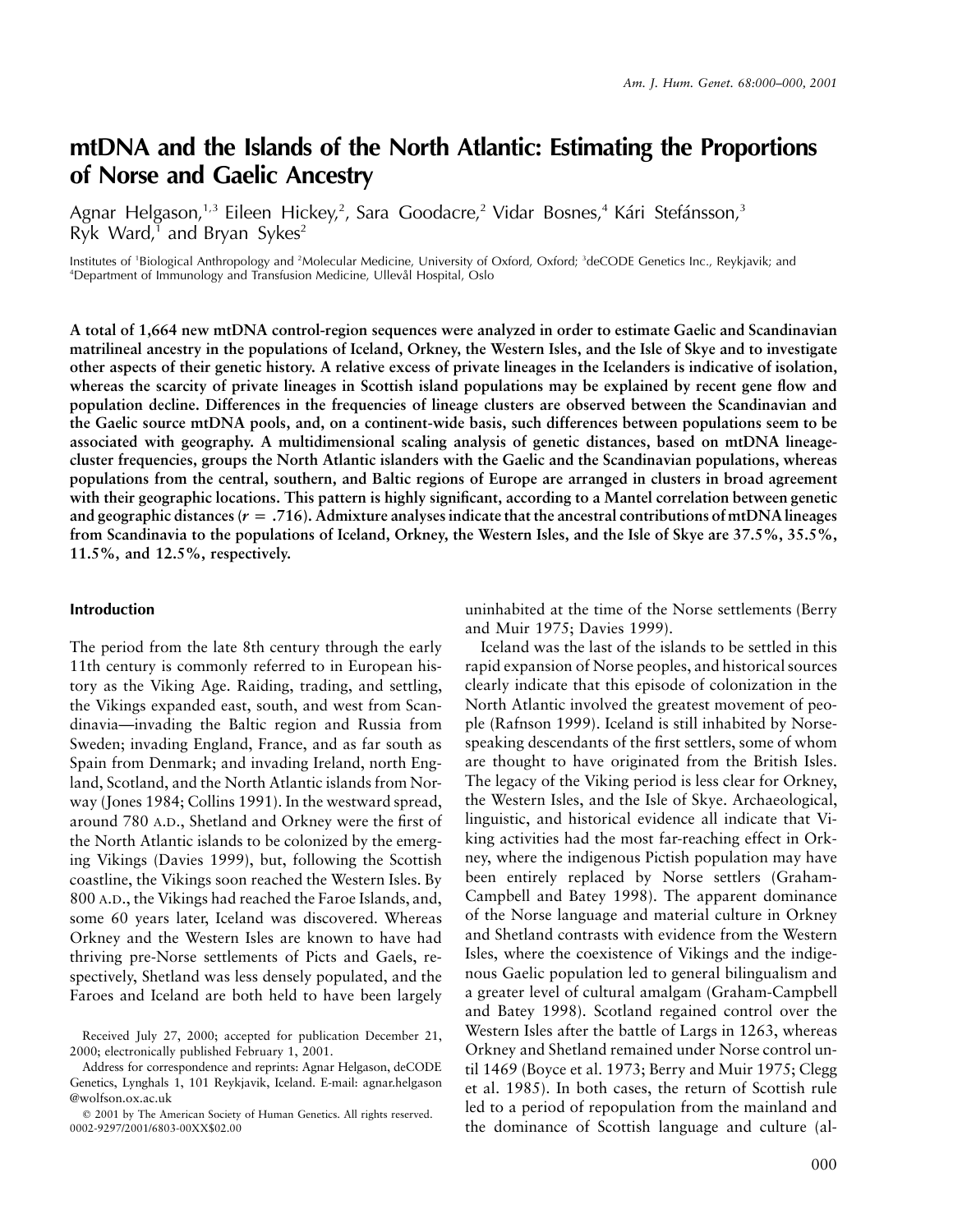though Norn, the Norse dialect of Orkney and Shetland, survived until the 19th century). Figure 1 shows the geographic location of the North Atlantic islands, the sailing routes of the Vikings, and the areas of Norse influence in the North Atlantic region.

A number of previous studies have attempted to shed light on the genetic affinities of the North Atlantic islanders using classical allozyme genetic markers, but their results have been difficult to interpret. Most studies have focused on the Icelanders, with the aim of calculating the contributions to admixture of the Norse and Gaelic ancestral populations. Estimates have varied considerably—from a 93%–98% Gaelic contribution (Thompson 1973) to an 86% Norse contribution (Wijsman 1984). More recent analyses of mtDNA and Ychromosome variation in the Icelanders suggests that a majority of the female settlers may have originated from the British Isles, whereas ∼80% of male settlers were Scandinavian (Helgason et al. 2000*b,* 2000*c*). Fewer studies have dealt with the other island populations in the North Atlantic. An analysis of classical allozyme markers in a Western Isles population from Lewis found that allele frequencies showed substantial differences from neighboring European populations (Clegg et al. 1985). Natural selection or genetic drift in the Lewis

gene pool or gene flow among the other European populations were suggested as possible causes of these differences. In similar studies of Orkney and Shetland, Roberts reported (1985, 1990) that both island populations diverged considerably in allele frequencies from neighboring populations. Although not ruling out selection or drift as potential causes for this divergence, Roberts concluded that the islanders of Orkney and Shetland most likely represented remnants of an aboriginal gene pool that had changed on the British mainland because of later population movements. None of these studies of allozyme variation in the Scottish Islands reported estimates of Norse admixture.

In this study, we examined mtDNA control-region sequences in the North Atlantic island populations of Orkney, the Western Isles, the Isle of Skye, and Iceland, and we compared them to those observed in the rest of the British Isles, Scandinavia, and other regions of Europe. The primary aims were to assess the relative magnitude of diversity and levels of Gaelic and Scandinavian admixture in the mtDNA pools of the North Atlantic island populations and individuals from the northwest coast of Scotland. mtDNA lineages sampled from contemporary populations provide us with direct links to matrilineal ancestors from the Viking age, and thus en-



**Figure 1** Map of the North Atlantic region. The blackened area represents regions where Norse cultural and linguistic dominance was complete during the Viking period. The dark speckled areas in the British Isles provide an indication of the core areas of Viking exploits, on the basis of archaeological sites, place names of Norse origin, and raided monasteries and towns (Bjarnason et al. 1973; Graham-Campbell and Batey 1998; Corráin 1999; Keynes 1999). The arrows show some of the main sailing routes of the Vikings in the North Atlantic.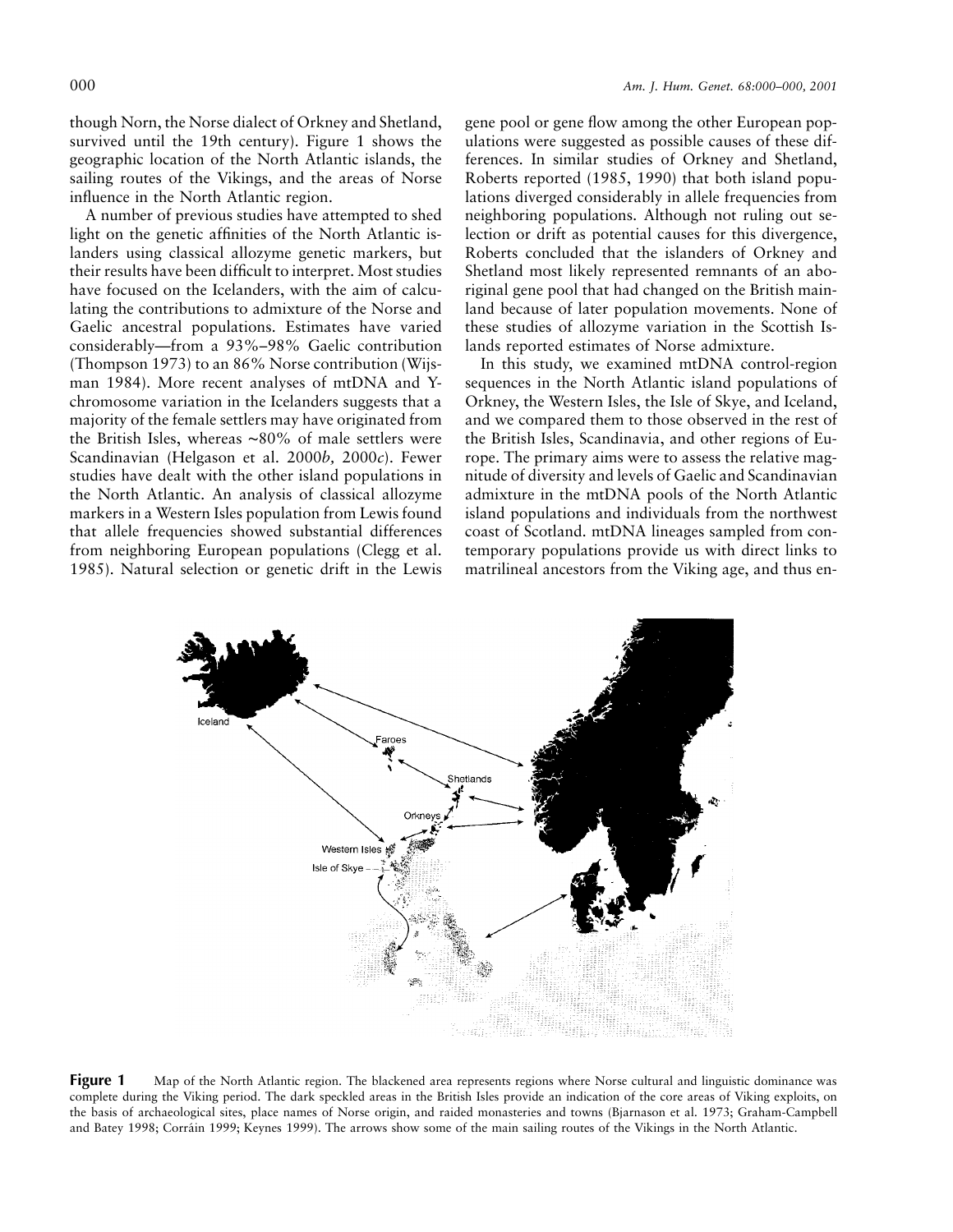ables us to examine the extent to which Scandinavian females were involved in Norse settlements on the North Atlantic islands. Many historians believe that the Norse expansion of the Viking Age was primarily a male enterprise (Clover 1988). If this were the case, one would not expect to find close links between mtDNA lineages found in the North Atlantic island populations and Scandinavia. On the basis of available historical, archaeological, and linguistic information (Graham-Campbell and Batey 1998; Corráin 1999; Davies 1999), we would expect that the largest proportion of mtDNA lineages inherited from Norse matrilineal ancestors would be found (in descending order of magnitude) in Iceland, Orkney, the Western Isles, the Isle of Skye, and the coastal region of northwest Scotland. To achieve these aims, we sequenced the mtDNA hypervariable segment 1 (HVS1) from 1,664 individuals from the Scottish islands, the Scottish mainland, England, and Norway. These new data were added to an existing data set of 3,444 Eurasian HVS1 sequences, for a detailed study of mtDNA variation in the North Atlantic region.

#### **Material and Methods**

#### *Population Samples*

DNA from 891 individuals from all regions of mainland Scotland, 181 from the Western Isles, 49 from the Isle of Skye, and 142 individuals of English matrilineal descent (representing most regions of England) was extracted from blood collected at Blood Transfusion Service donor sessions throughout Scotland. Information about the birth place of the maternal grandmother was sought from each individual. Similarly, DNA from 323 Norwegians was extracted from blood collected at donor sessions at Ullevål hospital in Oslo. Again, the birth place of the maternal grandmother was recorded for each individual, showing the samples to be representative of all geographic areas of Norway. In all cases individuals gave informed consent. Samples from 78 Orkney Islanders were kindly supplied by Dr. J. Bodmer (see Bodmer et al. 1996). The data produced for this study were deposited in GenBank and are available on request from the corresponding author.

The comparative data set from Europe consisted of 3,444 mtDNA HVS1 sequences from the following populations and sources: Iceland (394 from Helgason et al. 2000*b,* 20 from the Mitochondrial DNA Concordance, 14 from Richards et al. 1996, and 39 from Sajantila et al. 1995), Ireland (23 from the Mitochondrial DNA Concordance and 105 from Richards et al. 2000), Orkney (74 from the Mitochondrial DNA Concordance), the Western Isles (16 from the Mitochondrial DNA Concordance), England and Wales (160 from Richards et al. 1996, 29 from the Mitochondrial DNA Concordance,

and 97 from Piercy et al. 1993), Finland (74 from Kittles et al. 1999, 23 from Pult et al. 1994, and 29 from Richards et al. 1996), Estonia (26 from Sajantila et al. 1995), Austria (99 from Parson et al. 1998 and 16 from Handt et al. 1994), France (10 from Mitochondrial DNA Concordance and 50 from Rousselet and Mangin 1998), Italy (49 from Francalacci et al. 1996 and 68 from Stenico et al. 1996), Germany (151 from Richards et al. 1996, 67 from Hofmann et al. 1997, 200 from Lutz et al. 1999, and 109 from Pfeiffer et al. 1999), Denmark (15 from the Mitochondrial DNA Concordance and 31 Richards et al. 1996), Sweden (28 from Kittles et al. 1999 and 32 from Sajantila et al. 1996), Norway (216 from Opdal et al. 1998), Saami (61 from Delghandi et al. 1998 and 115 Sajantila et al. 1995), European Russia (103 from Orekhov et al. 1999 and 112 from Sajantila et al. 1995), Switzerland (76 from Pult et al. 1994), Spain (132 from Corte-Real et al. 1996, 18 from Pinto et al. 1996, 92 from Salas et al. 1998, 11 from Handt et al. 1998, and 45 from Bertranpetit et al. 1995), Portugal (54 from Corte-Real et al. 1996), Bulgaria (30 from Calafell et al. 1996), Turkey (27 from Calafell et al. 1996 and 45 from Comas et al. 1996). Data obtained from the Mitochondrial DNA Concordance Web site originate from Miller's (1996) analysis of archival blood samples from populations in the North Atlantic region. Of all 253 sequences from Orkney, the Western Isles, Ireland, Denmark, England, France, and Iceland from Miller (1996), 66 had ambiguous sites (probably because of blood degradation) and were excluded from further analysis.

To obtain equivalent sample sizes for comparative analysis, we combined sequences from geographically proximate populations into the following groups: England/Wales, Spain/Portugal, Austria/Switzerland, France/Italy, Finland/Estonia, and Bulgaria/Turkey. In addition to individuals from Iceland, Orkney, the Western Isles, and the Isle of Skye, Norse and Gaelic admixture was estimated in 91 individuals from the coastal region of north and northwest Scotland (mainly Wester Ross, Caithness, and Sutherland). The term Gaelic is used throughout as a convenient label for the combined populations of mainland Scotland and Ireland and should not be interpreted in a strict linguistic sense.

## *Markers and Protocols*

HVS1 was amplified for the 1,664 new samples from the British Isles and Norway, as described elsewhere (Richards et al. 1996), and was sequenced at the University of Florida DNA Sequencing Core Laboratory, by use of ABI Prism Dye Terminator cycle-sequencing protocols developed by Applied Biosystems. The fluorescently labeled extension products were analyzed on an Applied Biosystems Model 373 Stretch DNA sequencer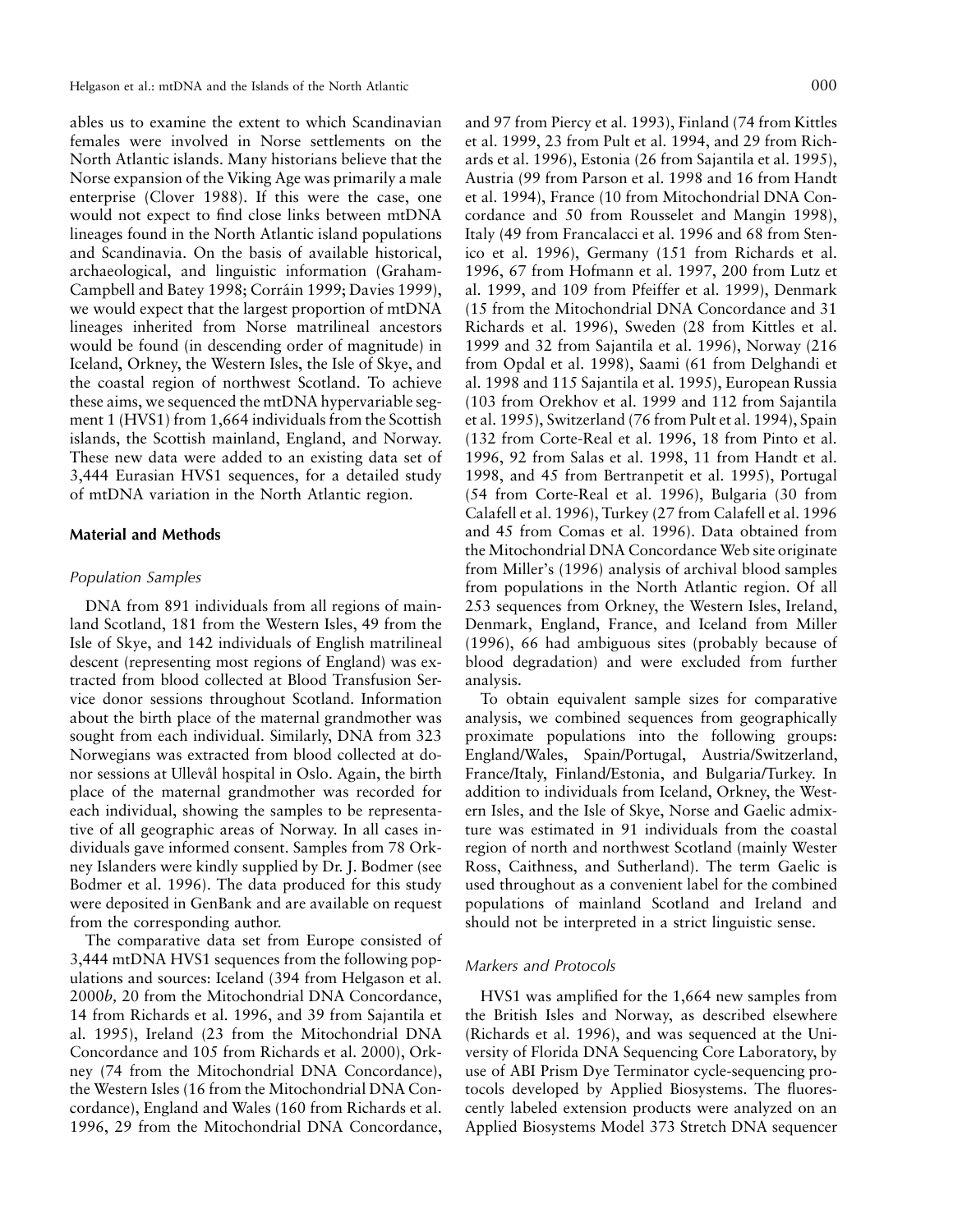or on a 377 DNA sequencer (Perkin-Elmer). In most cases, sequences were obtained between sites 16010 and 16400. The mtDNA site numbers referred to in this study are those of Anderson et al. (1981). To maximize the number of sequences available for analysis from the North Atlantic region, all analyses were restricted to the 235 nucleotides between positions 16090 and 16324. Recent studies have indicated that European mtDNA pools contain an extensive array of different mtDNA lineages and that large sample sizes are required to capture a representative sample of this variation (Pfeiffer et al. 1999; Helgason et al. 2000*b;* Richards et al. 2000). The maximization of sample size at the cost of sequence length is further justified by the observation that 82% of the total polymorphism found in sequences available between sites 16010 and 16400 is contained within the 235-bp segment we have analyzed.

#### *Summary Statistics and Sampling Saturation*

Gene diversity was estimated as

$$
[n/(n-1)]\left(1-\sum_{i=1}^k p_i^2\right) ,
$$

where *n* is the total number of sequences, *k* the number of distinct lineages, and  $p_i$ , the frequency of the distinct lineages. This parameter represents the probability of two randomly chosen sequences from a sample being nonidentical by state.

Mean pairwise differences between sequences  $(\theta_x)$ were calculated as

$$
\theta_{\pi} = \sum_{i=1}^k \sum_{j
$$

where  $d_{ij}$  is the number of mutational differences between lineages *i* and *j* in a sample, *k* is the number of distinct lineages and  $p_i$  and  $p_j$  are the respective frequencies of lineages *i* and *j*.  $\theta_k$  was estimated using Ewens (1972) sampling formula:

$$
E(k) = \theta_k \sum_{i=0}^{n-1} \left[ 1 \Big/ (\theta_k + i) \right] ,
$$

where *k* is the number of distinct lineages observed in a sample size of *n.* Each of these parameters was calculated using the software package Arlequin 1.1 (Schneider et al. 1997).

The two parameters,  $\theta_{\pi}$  and  $\theta_{k}$ , use different aspects of the genetic data to estimate the population mutation parameter  $2N_{\text{fe}}\mu$ , where  $N_{\text{fe}}$  represents the female effective population size and  $\mu$  the mutation rate. Helgason et al. (2000*b*) noted that  $\theta_k$  and  $\theta_{\tau}$  exhibit quite divergent values for mtDNA control-region sequences in European

populations and that  $\theta_k$  appears to provide a better reflection of European population sizes during the rapid expansions of the last few centuries. Because our focus is on historical events taking place during the past 1,300 years, we take  $\theta_k$  as the more reliable estimator of  $N_{\text{fe}}$ , whereas  $\theta_{\pi}$  is taken simply to represent the average mutational divergence observed between a population's mtDNA sequences. Under conditions of neutrality, constant population size, and the infinite-alleles mutation model, and under the assumption that the mutation rate is equal in all populations, differences in  $\theta_k$  will reflect differences in  $N_{fe}$  (Ewens 1972). Departures from these assumptions complicate the direct estimation, using Ewens's sampling formula, of  $N_{\text{fe}}$ . However, given that such departures are more or less equivalent for all populations,  $\theta_k$  can be considered as an effective relative indicator of  $N_{\text{f}_e}$ .

Recent studies indicate that European populations contain a large number of mtDNA lineages, of which many will remain unsampled, even when sample sizes are 1400 (Pfeiffer et al. 1999; Helgason et al. 2000*b*). Sampling saturation of mtDNA lineages in European populations was assessed using a method based on the above sampling formula by Ewens (1972). Under the assumption of a steady-state distribution of alleles, this formula predicts that the relationship between increasing sample size and the number of new lineages encountered will be one of diminishing returns. We use the observed  $\theta_k$  values to estimate the point at which incremental increases of 10 in sample size yields less than one new lineage (see Helgason et al. 2000*a,* 2000*b*). The resultant sample sizes represent the points at which the rate of lineage detection is equal for all populations. The ratio of these theoretical sample sizes to the actual sample size for each population can serve as an indicator of relative sampling saturation.

# *Haplogroup Assignment and Genetic Distances*

Much of the evolutionary change in the mtDNA pools of European populations during the past 1,300 years and before will have been in the form of lineage redistribution—both within populations, caused by drift, and between populations, caused by migration. Thus, measures of genetic distance based on lineage frequencies may provide important information about the relationships of the populations in the North Atlantic region. In order to reduce statistical noise caused by sampling variance and missing (or unsampled) lineages on the frequency based genetic distance, we collapsed lineages into a smaller number of phylogenetically resolved subclusters. The basic phylogenetic structure of Eurasian mtDNA lineages has been revealed by a number of recent studies (Richards et al. 1998; Macaulay et al. 1999; Helgason et al. 2000*b*). The skeleton structure is shown in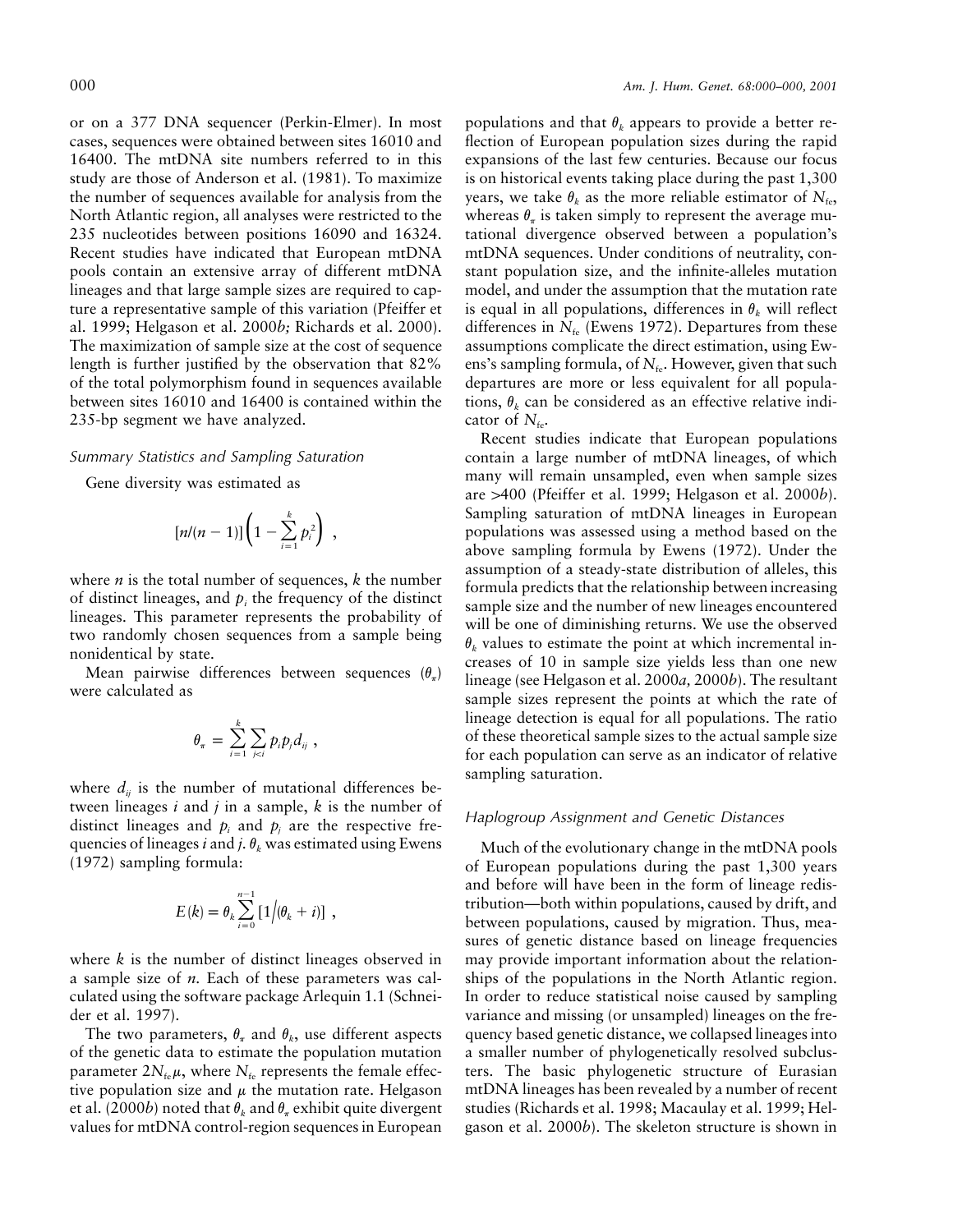Helgason et al.: mtDNA and the Islands of the North Atlantic 000

figure 2, along with a number of well-resolved subclusters and known diagnostic substitutions. The maximum amount of character information available for each sequence was used to reduce the full data set of 1,128 lineages to the 42 haplogroups or subclusters identified in figure 2 (excluding the superhaplogroups R, L, and M). Only 35 lineages (46 sequences) could not be assigned to these Eurasian lineage clusters, and almost all of these are rare occurrences of lineages belonging either to African superhaplogroup L or Asian superhaplogroup M. These 35 lineages were assigned to a synthetic subcluster designated "other." Most of the haplogroups and subclusters shown in figure 2 are now well established in the literature. The following subclusters were identified through the construction of phylogenetic networks using mtDNA HVS1 sequences from populations in the North Atlantic region: H1, H3, H4, H5, H8, K1, K2, K2a, K2b, T2, and T3. Median-joining networks (Bandelt et al. 1999), were generated for the common European haplogroups (H, I, J, K, V, and U5) using the

mtDNA HVS1 data set described above. On the basis of these networks, new subclusters were designated when a cluster of lineages emanating from a founder lineage was observed in more than one population. Lineages not assigned to new subclusters retained their basic haplogroup label (see Richards et al. 2000 for a similar approach). Until whole-genome sequencing of mtDNA becomes the norm, allowing the construction of unambiguous phylogenetic trees (see Ingman et al. 2000), any such schemes will necessarily remain arbitrary and the source of debate and confusion (Simoni et al. 2000*b;* Torroni et al. 2000). In the interim, we must rely on heuristic subclusters, such as those defined in the present study.

Genetic distances between populations based on these subcluster frequencies were calculated using the *f* distance, which is based on the chord genetic distance introduced by Cavalli-Sforza and Edwards (1967). The resultant matrix of genetic distances between populations was represented in two-dimensional space by

**Figure 2** Schematic phylogenetic representation of mtDNA lineage clusters found in European populations, reconstructed on the basis of information obtained from Torroni et al. (1996), Richards et al. (1998), Macaulay et al. (1999), Quintana-Murci et al. (1999), and Helgason et al. (2000*b*). Lineage clusters are shown as circles, and the connecting lines represent diagnostic substitutions.

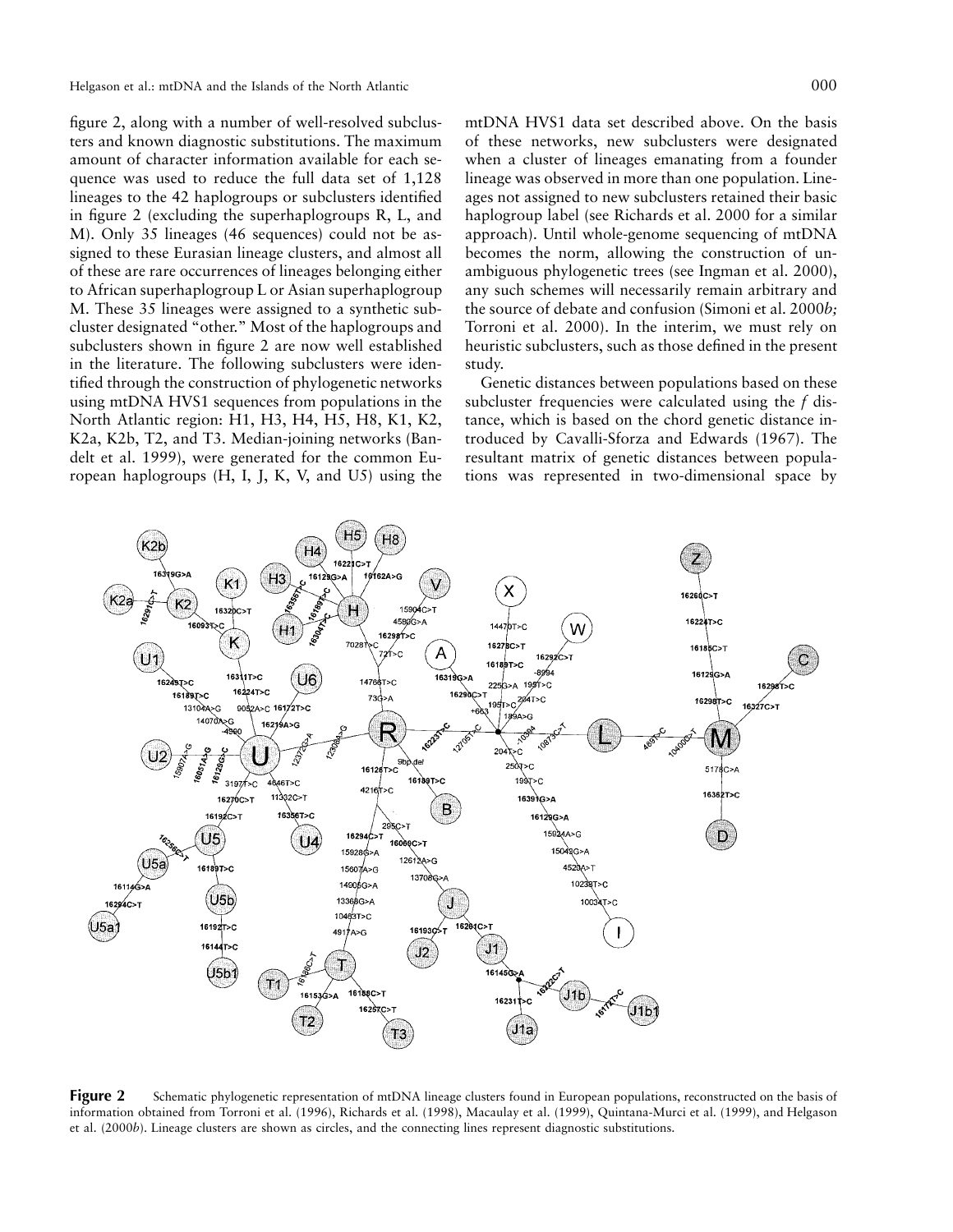means of a multidimensional scaling (MDS) analysis, using the SPSS software package.

#### r *Distances*

Using the full sequences between sites 16090 and 16324, we estimated the mutational divergence of the North Atlantic mtDNA pools from other European populations using the index  $\rho$ . The  $\rho$  index is defined as the average number of substitutions between the sequences of one population and the closest founder sequences observed in another population (Forster et al. 1996), and it effectively summarizes the overlap between one mtDNA pool and a potential source mtDNA pool. Unlike an analysis of molecular variance (AMOVA) distance, which summarizes the average mutational distance between all pairs of sequences from two populations (Excoffier et al. 1992),  $\rho$  is insensitive to the fact that the divergence between European populations, as measured in mutations at the mtDNA locus, is small relative to the overall mutational time-depth of the European mtDNA phylogeny (see Richards et al. 1998; Simoni et al. 2000*a*). Thus, an AMOVA analysis shows that  $\langle 2\%$  of the variance in mutational divergence between all pairs of European mtDNA HVS1 sequences are accounted for by their distribution among different populations (Helgason et al. 2000*b*).

# *Admixture Method*

To estimate the level of Scandinavian ancestry in the island populations of the North Atlantic and the coastal population of northwest Scotland, we employ a heuristic approach to estimate the admixture proportion that best fits the observed lineage distribution in the admixed and parental populations (see Helgason et al. 2000*c*). This estimator, designated  $m_e$ , is obtained as follows. Given a prior probability of admixture,  $\eta$ , the probability that a randomly chosen lineage observed in the admixed sample is derived from the first source population is given by  $\eta p_1 / \eta p_1 + (1 - \eta)p_2$ , where  $p_1$  and  $p_2$  are the frequencies of this lineage in the two source populations. For a given value of  $\eta$ , 10,000 random samples are used to obtain the mean and 95% confidence interval for the admixture estimate  $m<sub>o</sub>$ , conditioned on the prior value of  $\eta$ . The fit to the data is evaluated by  $\Sigma(Nm_{\rho}$  –  $(N\eta)^2/N\eta$ , where *N* is the size of the admixed sample. The best-fitting model is found by an iterative search over the line  $0 \le m_{\rho} \le 1$  in successively smaller intervals around the best-fitting value for  $m<sub>o</sub>$ .

To use the information provided by private lineages in the admixed populations, the putative founder lineage(s) for a private lineage is defined as the lineage in the source population(s) that differs by the smallest number of substitutions according to a matrix of mutational distances between lineages. If more than one lineage in

the source population(s) meets this criterion as a putative founder lineage (as in the case of a tie), their frequencies are summed to derive  $p_1$  and  $p_2$ , to calculate the conditional probability of origin. We note that the only way to unambiguously determine the genuine founder lineages is by means of the true phylogeny of sequences generated from a sample of all lineages from the populations in question. However, because unambiguous phylogenies cannot be constructed from HVS1 sequence data and because it is likely that many lineages have yet to be sampled from the mtDNA pools of European populations, our method provides an objective heuristic approach to identifying founder lineages that avoids subjective choice of founder lineages "by hand."

## **Results**

#### *Summary Statistics and Sampling Saturation*

Table 1 presents summary statistics for the 5,108 mtDNA HVS1 sequences used in this study, with populations placed in descending order by  $\theta_k$  values. As was found elsewhere (Helgason et al. 2000*b*),  $\theta_k$  seems to better reflect current and historical population sizes than does  $\theta_{\tau}$ . In most cases, values of  $\theta_{\mu}$  and  $\theta_{\tau}$  differ by more than one order of magnitude and are not significantly correlated. As expected, the North Atlantic island populations exhibit relatively small values of  $\theta_k$ , which is indicative of small effective population sizes for females  $(N_{\text{fe}})$ . In most respects, the populations from the Western Isles and Orkney exhibit similar levels of genetic diversity to those of the Icelanders. Interestingly, the Irish sample also exhibits very low values of gene diversity and  $\theta_{\pi}$ . The Saami and the islanders of Skye have by far the smallest  $N_{\text{fe}}$ .

The sampling saturation ratio varies considerably among the populations included in this study and indicates that the Saami, Icelanders, and Scots are the most extensively sampled populations for mtDNA variation. In contrast, France/Italy and Bulgaria/Turkey appear to be the least-sampled regions included in this study.

The proportion of private lineages also varies considerably among populations (21.7%–60.7%). In general, the proportion of private lineages sampled from geographically proximate populations should increase as a function of  $\theta_k$ , as this parameter reflects the probability of new lineages arising by mutation. Each new lineage will be private to the population in which it appeared until carried through female migration into another population's mtDNA pool. As is indicated in figure 3, there is a strong correlation between  $\theta_k$  and the proportion of private lineages  $(r = .77; P < .001)$ . A few samples have a relative excess or scarcity of private lineages, of which the Iceland, Saami, Bulgaria/Turkey, Isle of Skye, Western Isles, and Ireland sample are outside the 95% con-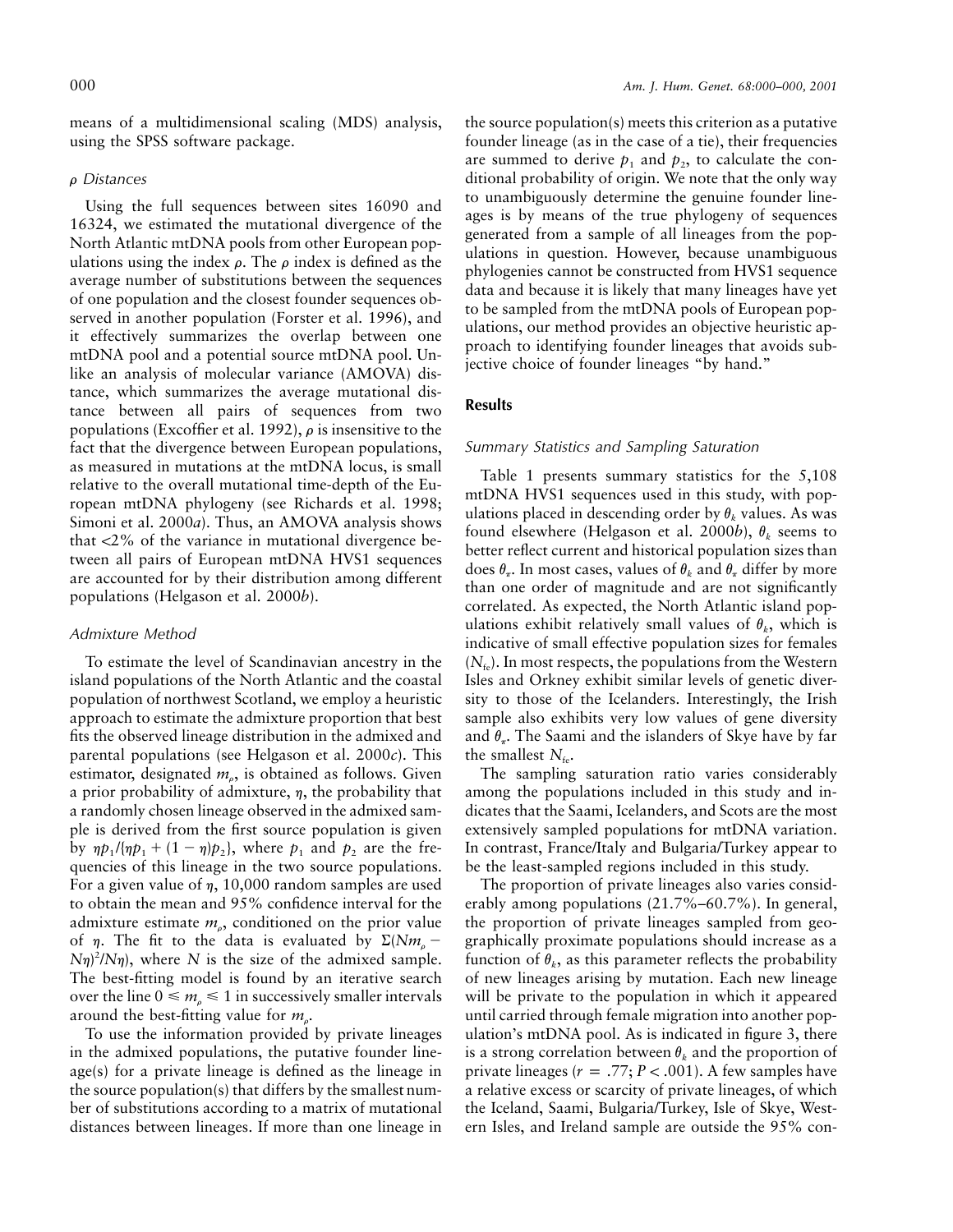| 000 |
|-----|
|     |
|     |

| Population          | N   | K   | S   | GD   | $\theta_{k}$ | $\theta_{\pi}$ | Private<br>Lineages<br>(%) | Sampling<br>Ratio |
|---------------------|-----|-----|-----|------|--------------|----------------|----------------------------|-------------------|
| France/Italy        | 248 | 158 | 97  | .963 | 186.42       | 4.23           | 60.76                      | .147              |
| Germany             | 527 | 234 | 99  | .97  | 160.68       | 3.70           | 50.00                      | .361              |
| Scandinavia         | 645 | 243 | 108 | .937 | 141.36       | 3.52           | 44.44                      | .504              |
| England/Wales       | 429 | 183 | 91  | .934 | 120.18       | 3.35           | 44.81                      | .394              |
| Scotland            | 891 | 250 | 102 | .956 | 115.11       | 3.73           | 46.00                      | .849              |
| Spain/Portugal      | 352 | 154 | 95  | .935 | 103.85       | 3.26           | 45.45                      | .371              |
| Bulgaria/Turkey     | 102 | 71  | 70  | .977 | 102.25       | 4.34           | 56.34                      | .110              |
| Austria/Switzerland | 187 | 93  | 70  | .958 | 72.84        | 3.55           | 37.63                      | .279              |
| European Russia     | 215 | 90  | 59  | .934 | 57.69        | 3.44           | 32.22                      | .406              |
| Western Isles       | 197 | 79  | 53  | .968 | 48.43        | 3.75           | 27.85                      | .438              |
| Iceland             | 467 | 114 | 67  | .966 | 47.76        | 3.96           | 42.98                      | 1.061             |
| Orkney Islands      | 152 | 67  | 55  | .946 | 45.24        | 3.37           | 27.94                      | .362              |
| Ireland             | 128 | 61  | 50  | .922 | 45.05        | 2.87           | 29.51                      | .305              |
| Finland/Estonia     | 202 | 75  | 59  | .949 | 42.74        | 3.49           | 33.33                      | .505              |
| Isle of Skye        | 49  | 23  | 27  | .935 | 16.30        | 3.70           | 21.74                      | .306              |
| Saami               | 176 | 30  | 30  | .808 | 10.15        | 3.21           | 46.67                      | 1.760             |
|                     |     |     |     |      |              |                |                            |                   |

#### **Table 1**

**Summary Statistics for HVS1 Sequences from European Populations**

NOTE.— $N =$  sample size;  $K =$  no. of lineages;  $S =$  no. of variable sites; GD = gene diversity.

fidence interval for the regression line. An excess of private lineages could have at least three basic causes. The first, where isolation has hindered the migrational flow of new lineages to and from neighboring populations, is perhaps typified by the Icelanders. The second is exemplified by the population sample from Bulgaria/Turkey: considerable gene flow has taken place from regions not included in the comparative database that was used to estimate the proportion of private lineages (in this case, from Asia and Africa). This also is exemplified by the Saami, whose mtDNA pool includes a number of lineages from Asian haplogroups. The third cause would be an excess of private lineages in populations that have been sampled more extensively than others included in the comparison. The relatively thorough sampling of the Icelanders may account partially for their excess of private lineages.

A relative scarcity of private lineages could be indicative of either a very high level of emigration (where few lineages remain private for long, because of rapid outward gene flow to neighboring populations) or immigration (where new lineages arriving into the population would increase  $\theta_k$  but not the proportion of private lineages). It is interesting to note that, contrary to the excess of private lineages observed in the Icelanders, the populations of Orkney, the Western Isles, and the Isle of Skye all exhibit a relative scarcity of private lineages. As the Icelanders and Scottish islanders share the same source mtDNA pools, this difference may reflect the well-recorded extensive migration from the Scottish islands to the mainland during the past two centuries, as opposed to the isolation of the Icelanders.

## *Lineage Sharing and Haplogroup Frequencies*

Table 2 shows the pattern of lineage sharing between the North Atlantic island populations and the Scandinavian and Gaelic source mtDNA pools. It is notable that all populations share a higher percentage of their lineages exclusively with the Gaelic source populations. The Icelanders have the highest percentage of lineages that are found in neither source mtDNA pool (again, an indication of greater isolation), and the islanders of Skye have the lowest. As might be expected, the Icelanders have the lowest proportion of lineages shared exclusively with Gaels, and the islanders of Skye have the highest. More surprising is the observation that the islanders of Skye and Orkney share a greater proportion of their lineages with Scandinavians than do the Icelanders. However, if only lineages shared exclusively with either of the two source populations are examined, Iceland (0.38) and Orkney (0.35) are revealed as having the closest relationship to Scandinavia (see table 2).

#### *Genetic Distances*

Figure 4 shows  $\rho$  distances between island populations of the North Atlantic and other European groups. Note that individuals from the northwest coast of Scotland are treated as a separate population. The  $\rho$  distances are largely consistent with expectations based on historical and archaeological records. The Gaels are closest in all cases, followed by a cluster of Scandinavians, other North Atlantic islanders, inhabitants of England and Wales, Germans, and the remaining European populations. The  $\rho$  distance to the Gaels is smallest from the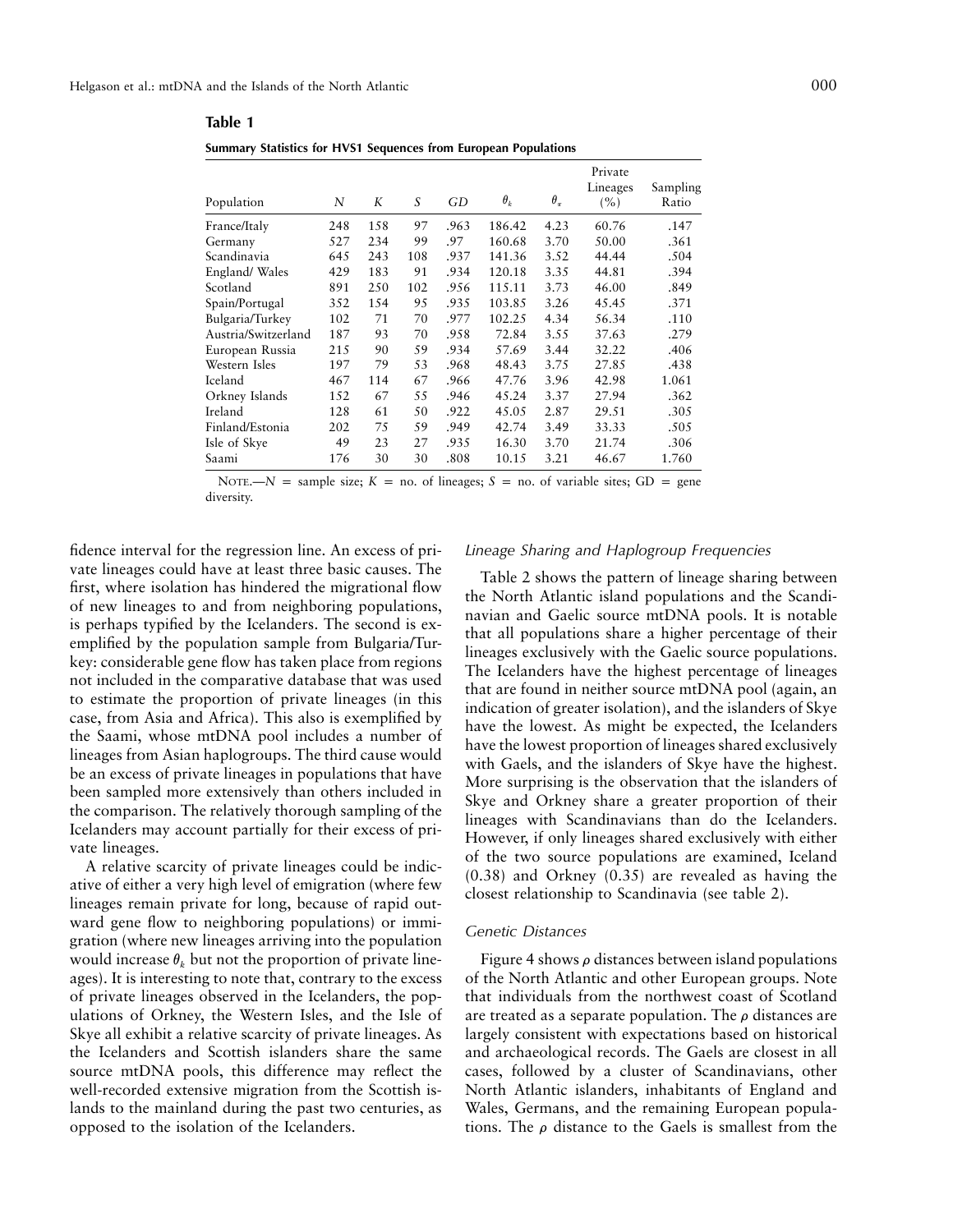

**Figure 3** Scatterplot of  $\theta_k$  values and the percentage of private lineages. The least-squares regression line, where  $r = 0.77$ , is shown. The curved lines show the 95% confidence region around the regression line.

Isle of Skye and the northwest coast of Scotland and is greatest for the Icelanders. The least difference between Scandinavians and Gaels is observed for Iceland and then, in descending order, for Orkney, the Western Isles, the northwest coast of Scotland, and the Isle of Skye. Interpreted as a rough indicator of Norse admixture, the relative differences between  $\rho$  distances to Gaels and Scandinavians accord with historical evidence of the differential impact of Norse settlement on each of the North Atlantic island populations. However, according to these results, it appears that the Gaelic contribution to the Icelandic mtDNA pool may have been at least as large as that from Scandinavia.

The small  $\rho$  distances to the Germans in all five cases are surprising, as there are no known accounts of recent female gene flow from Germany into the North Atlantic region. This may be accounted for by Germany's central position in Europe and by the fact that many ancient population movements into the British Isles and Scandinavia originated from or passed through this territory (Collins 1991; Davies 1999). In this case, ancient German ancestral links to both the Norse and Gaelic mtDNA pools would account for the low  $\rho$  distances to the admixed North Atlantic island populations. It may also be that  $\rho$  values shown in figure 4 are influenced by sample size.  $\rho$  distances to putative source populations that have not been adequately sampled will tend to be overestimated (Helgason 2000*b;* Richards et al. 2000). However, table 1 suggests that, for example, England/Wales, Finland/Estonia, and European Russia have

a higher sampling saturation than Germany—and yet the latter two are consistently more distant from the North Atlantic island populations than is Germany. We thus conclude that  $\rho$  values are likely to reflect actual relationships between the mtDNA pools of these populations. Moreover, even when an effect caused by the sample size of putative source populations is assumed, this should influence equally  $\rho$  distances to the North Atlantic island populations. Thus, the varying configuration of  $\rho$  distances would still provide valuable information about the population histories of the North Atlantic island populations.

A more complete picture of population relationships in the North Atlantic region and the rest of Europe can be obtained from a multidimensional scaling (MDS) plot of genetic distances based on the frequencies of lineage clusters (fig. 5). Table 3 presents the frequencies of lineage clusters in the populations and groups used in this study (the phylogenetic relationships of these lineage clusters is shown in fig. 2). We have interpreted this plot as showing three nonoverlapping geographic groups of populations: those of the North Atlantic, south and central Europe, and the Baltic region. The North Atlantic island populations clearly have the closest links to the mtDNA pools of the British Isles and Scandinavia. The wide dispersion of the island populations in the top-right area of the diagram agrees with their small effective population size of females and the concomitant effect of genetic drift.

We performed a Mantel test in order to assess the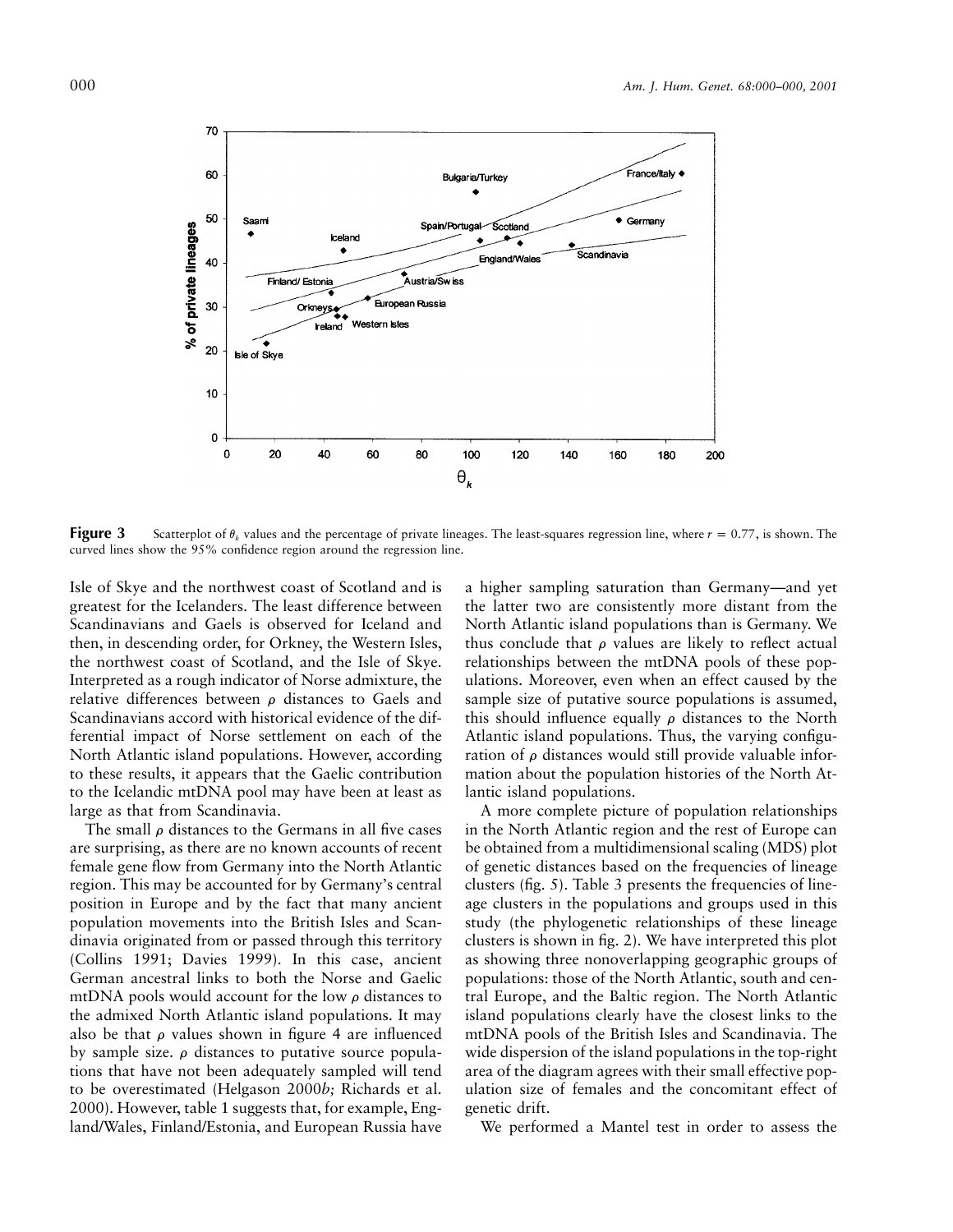**Table 2**

|                        |             | LINEAGES SHARED WITH<br>(%) |                                    |      |         |  |  |  |
|------------------------|-------------|-----------------------------|------------------------------------|------|---------|--|--|--|
| POPULATION             | $K^{\rm a}$ | Gaels<br>Only <sup>b</sup>  | Scandinavians<br>Only <sup>b</sup> | Both | Neither |  |  |  |
| Iceland                | 114         | 11.4(.62)                   | 7.0(0.38)                          | 26.3 | 55.3    |  |  |  |
| Orkney                 | 68          | 16.2(0.65)                  | 8.8(.35)                           | 38.2 | 36.8    |  |  |  |
| Western Isles          | 79          | 16.5(0.81)                  | 3.8(0.19)                          | 35.4 | 44.3    |  |  |  |
| Isle of Skye           | 23          | 30.4(.78)                   | 8.7(0.22)                          | 39.1 | 21.7    |  |  |  |
| NW Scottish coast      | 91          | 24.2 (.88)                  | 3.3(0.12)                          | 39.6 | 33.0    |  |  |  |
| Scottish Islands       | 138         | 18.8 (.74)                  | 6.5(0.26)                          | 27.5 | 47.1    |  |  |  |
| North Atlantic islands | 214         | 14.0(67)                    | 7.0(0.33)                          | 21.0 | 57.9    |  |  |  |
|                        |             |                             |                                    |      |         |  |  |  |

**Pattern of Lineage Sharing between North Atlantic Islands and Source Populations**

 $K =$  number of distinct lineages.

<sup>b</sup> The number in parentheses represents the proportion of lineages shared exclusively with either the Gaels or Scandinavians out of the total number of exclusively shared lineages.

strength and significance of the apparent geographic structure observed in figure 5. Geographic distances were calculated as geodesic distances, using the following coordinates for each population: Austria/Swiss (15°12'E, 48°42'N), European Russia (35°42'E, 57°0'N), Finland/ Estonia (25°12'E, 60°6'N), France/Italy (7°24'E, 44°6'N), Germany (10°12'E, 51°0'N), Iceland (18°24'W, 64°42'N), Ireland (7°42′W, 53°23′N), Orkney (2°54′W, 59°17′N), Scandinavia (11°18'E, 59°30'N), Scotland (4°18'W, 56°30'N), Bulgaria/Turkey (29°48'E, 39°17'N), Spain/ Portugal (30°W, 39°42′N), England/Wales (2°6′W, 52°42'N), and the Western Isles/ Isle of Skye (7°6'W, 57°17'N). The product moment correlation between genetic and geographic distances for all the groups in figure 5 was  $r = 0.717$ , and, of 10,000 random permutations of the distance matrices, none yielded values  $\geq 0.717$ . When the North Atlantic island populations are omitted from the matrices used in the Mantel test, we obtain  $r = 0.713$ , with the same high degree of significance.

#### *Estimates of Admixture*

In this section, we apply the heuristic approach to estimation of the relative contributions of the Gaelic and Scandinavian source populations to the mtDNA pools of the island and coastal populations of the North Atlantic. Table 4 shows the estimated ancestral proportions for each of the five admixed populations, along with 95% confidence intervals.

The estimate of Scandinavian ancestry ranges from 11.5% in the Western Isles to 37.5% in the Icelanders. For the Scottish island and coastal populations, these findings are consistent with historical, archaeological, and linguistic evidence of Norse settlements in the North Atlantic region. Of the Scottish populations, Orkney evidently has the closest matrilineal links with Scandinavia. The Western Isles, the Isle of Skye, and the coastal pop-

ulation of northwest Scotland all exhibit similarly low levels of Scandinavian mtDNA ancestry. In contrast to expectations based on historical records, the Icelanders have a similar proportion of Scandinavian mtDNA ancestry to that of the Orkney islanders, indicating that the majority of Icelandic matrilines originated from the British Isles.

## **Discussion**

This study of mtDNA variation in the North Atlantic demonstrates the utility of uniparental loci in contributing to the understanding of the origins of human populations not only in broad terms over millennia but also in regional studies well within the historical period. The analysis has revealed important details of the relationships and demographic histories of the North Atlantic island populations. The islanders of Skye are clearly identified as the least diverse of the North Atlantic island populations. The populations of Iceland, Orkney, and the Western Isles exhibit greater levels of genetic diversity, and judging from  $\theta_k$  values, had similar female effective population sizes  $(N_{f_e})$ . This result appears to conflict with current population sizes on these islands, as the Icelanders presently number just over 270,000, whereas the populations of Orkney and the Western Isles number ∼20,000 and ∼30,000, respectively. However, the Icelandic population has undergone a fivefold expansion in the late 19th and 20th centuries, from a historically stable population size of ∼50,000 (Steffensen 1975). In contrast, the populations of all the Scottish islands have declined over the same period. In 1891, the Icelanders numbered 70,927, whereas Orkney had 30,453 inhabitants and the population of the Western Isles was 44,987. This difference between the populations of Iceland and the Scottish islands was even smaller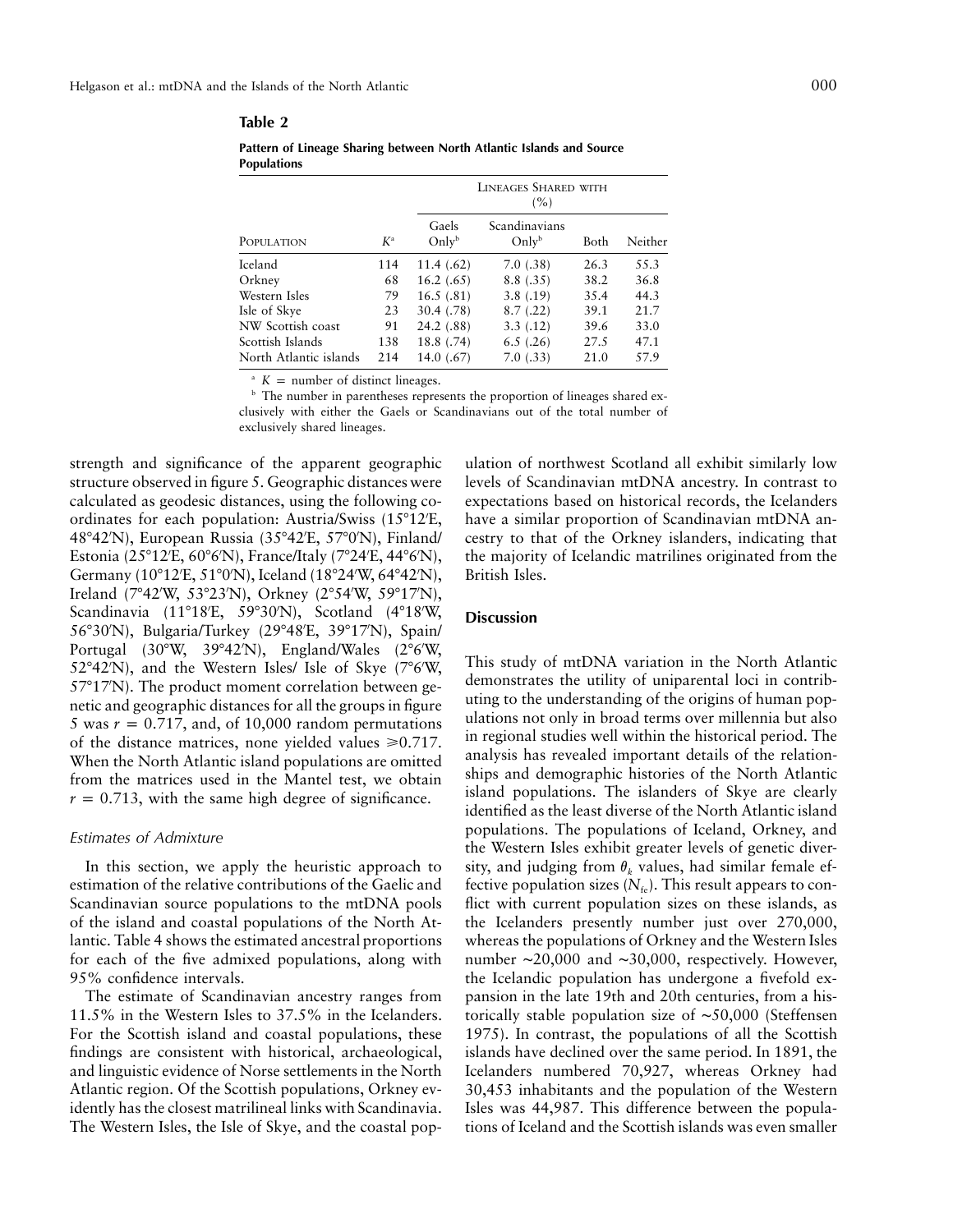

**Figure 4**  $\rho$  distances between the mtDNA pools of five North Atlantic populations and those of potential European source populations.  $\rho$  distances to the Saami were excluded to maximize clarity in the representation of distances to the other populations. In all cases, the  $\rho$  distance to the Saami was ∼1.5.

in earlier centuries. Thus, the reported  $\theta_k$  values do seem to reflect recent historical female effective population sizes for all three islands.

On the basis of an expected positive association between  $\theta_k$  values and the proportion of private lineages across populations, we observed a relative excess of private lineages in the Icelanders compared with the Scottish island populations. Although this may be explained partially by greater sampling saturation in Iceland, it is also likely to reflect the geographic isolation of the Icelanders, which will have hindered gene flow to and from the island. The relative lack of private lineages in the Scottish islands suggests higher levels of gene flow and accords with the recorded depopulation of the last 200 years, which would have brought many private island lineages to the Scottish mainland.

As is the case with most European populations, there is some overlap between the mtDNA pools of the Scandinavians and Gaels. Of a total of 416 lineages found in these two populations, 73 (17.5%) were shared. Between 35% and 40% of lineages found in the Scottish islands and 26% of those found in Iceland are shared with both the Scandinavian and Gaelic populations. However, there are differences between these mtDNA pools that can be exploited to shed light on the genetic history of the North Atlantic island populations. The inhabitants of the Scottish islands share two to seven times more of their lineages exclusively with Gaels than

they do with Scandinavians. This difference is smaller for the Icelanders, but nonetheless indicates a closer link to Gaels.

The pattern of lineage sharing is also informative about interrelationships among the North Atlantic island mtDNA pools. Of the lineages whose distribution is restricted to the North Atlantic islands, only two are not private lineages (one belongs to haplogroup V and has the substitution motif 16124C 16298C 16362C; the other belongs to subcluster T2, with the motif 16093C 16126C 16153A 16294T). In both cases, the lineages are shared between Icelanders and the Western Islanders. Intriguingly, the medieval record of the settlement of Iceland (*The Book of Settlements* 1972) indicates that the Western Isles were frequently the place of departure for settlement voyages to Iceland and that a number of indigenous Western Islanders accompanied such voyages. In all, the Western Isles are mentioned 22 times in *The Book of Settlements,* Orkney is mentioned 7 times, the Faroe Islands are mentioned 3 times, and Shetland is mentioned 2 times. Although anecdotal, this apparent link between Iceland and the Western Isles suggests that mtDNA lineages can be used to identify recent migration contributions from closely related populations.

The different estimates of Scandinavian ancestry for mtDNA lineages in Orkney, the Western Isles, the Isle of Skye, and the northwest coastal region of Scotland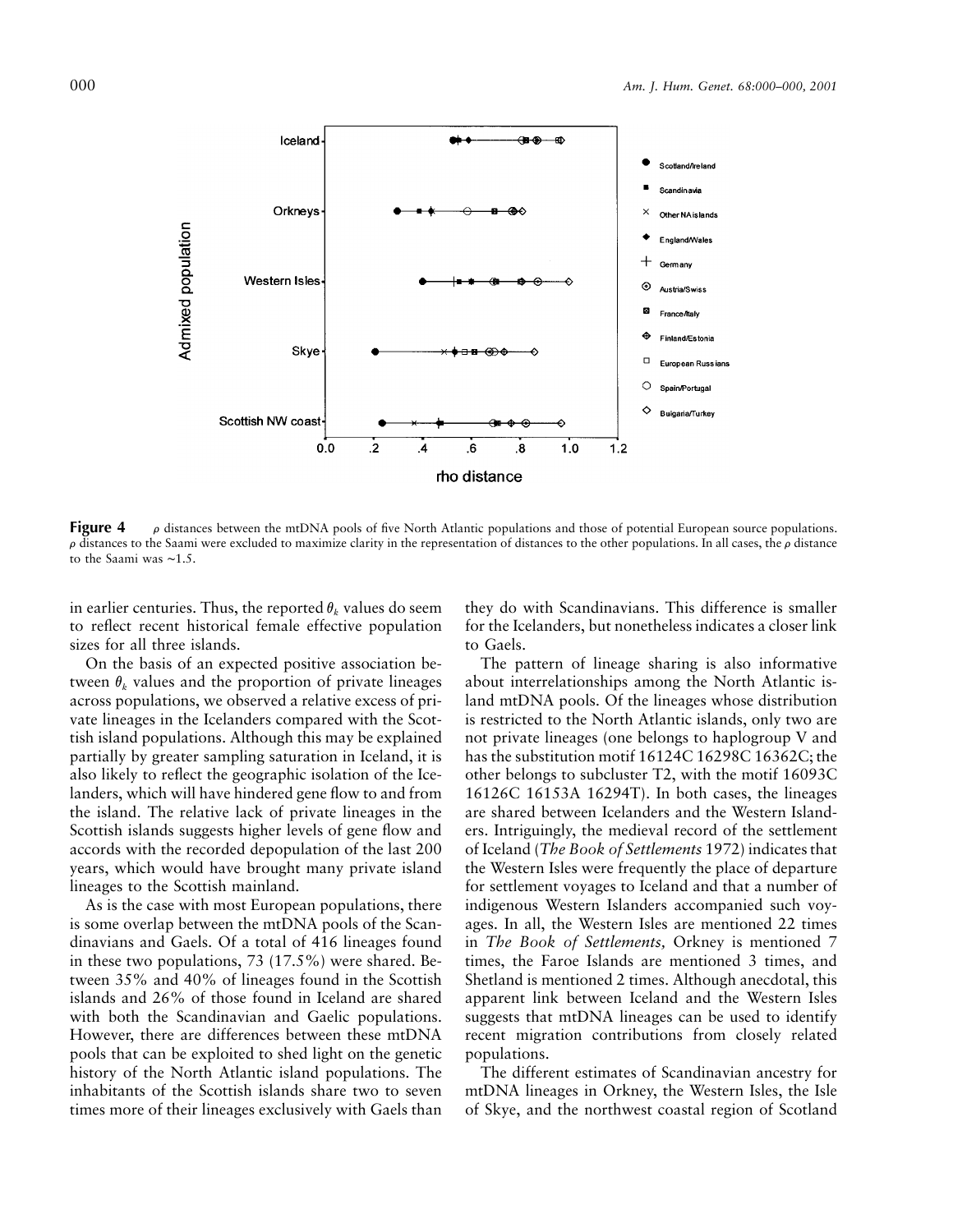

**Figure 5** Multidimensional scaling plot of genetic distances on the basis of haplogroup frequencies. The fourteen dimensions of the genetic distance matrix were reduced to two dimensions, which account for 85% of the genetic variation defined by the original distance matrix.

are consistent with the intensity of Norse activities. Although Norse influence extended to all these places, the Earldom of Orkney (established by the Norwegian king in 900 A.D.) was the political and strategic hub of Norse activities in the North Atlantic region. The sheer number of Norse archaeological sites in Orkney and historical accounts in medieval texts, such as *Orkneyinga Saga,* testify to the thorough Norse occupation of this island group. Clover (1988) has pointed out that, like many human range expansions, the movement of Norse people during the Viking period was male dominated. Thus, it is recorded that initial Viking activities in the British Isles involved raiding parties of Norse men (Davies 1999; Sawyer 1999). After these early raids and for 150 years before Iceland was discovered and colonized, many of the same Viking men settled and intermarried with existing populations in Shetland, Orkney, the Western Isles, the Isle of Man, and coastal regions of Ireland, Scotland, and northern England (Jones 1984; Davies 1999; Sawyer 1999). In Orkney, it would have been natural for whole families to move from Scandinavia—those of the Earl, his kinsfolk, and their retainers. However, most of the Norse who raided, traded, and settled elsewhere in the British Isles were young and unmarried men, many of whom would not have been closely linked to the political elite in their homeland. For these young men, it was natural to acquire wives from the indigenous populations (Clover 1988). Later

on, many of these admixed families took part in the largest movement of people during the Viking era, leaving the coastal settlements in the British Isles for a new life in Iceland.

A recent study has estimated that ∼80% of Icelandic Y chromosomes are of Scandinavian origin (Helgason et al. 2000*c*). In conjunction with a much lower estimate of 37.5% Scandinavian ancestry of Icelandic mtDNA lineages, this suggests that Iceland was settled by a group consisting of (or descended from) primarily Norse men and Gaelic women. Although this only partially agrees with traditional accounts of Icelandic history (Jóhannesson 1956; Magnússon 1977), it seems plausible. In a detailed study of the medieval Icelandic *Book of Settlements,* Steffensen (1975) reported that, of the 48 women whose origin is recorded, 16.7% of their genealogical lines are from the British Isles, whereas only 4.7% of the 220 men whose genealogy is recorded are attributed British ancestry. It is known that the settlers mentioned in *The Book of Settlements* represent only a small part of the total colonizing population, which is thought to have numbered between 8,000 and 20,000 individuals (Steffensen 1975). According to some historians, many of those not recorded in *The Book of Settlements* originated from the British Isles—for example, slaves and females captured in Viking raids (Steffensen 1975; Clover 1988; Karras 1988; Sigurðsson 1988). That the authors of *The Book of Settlements*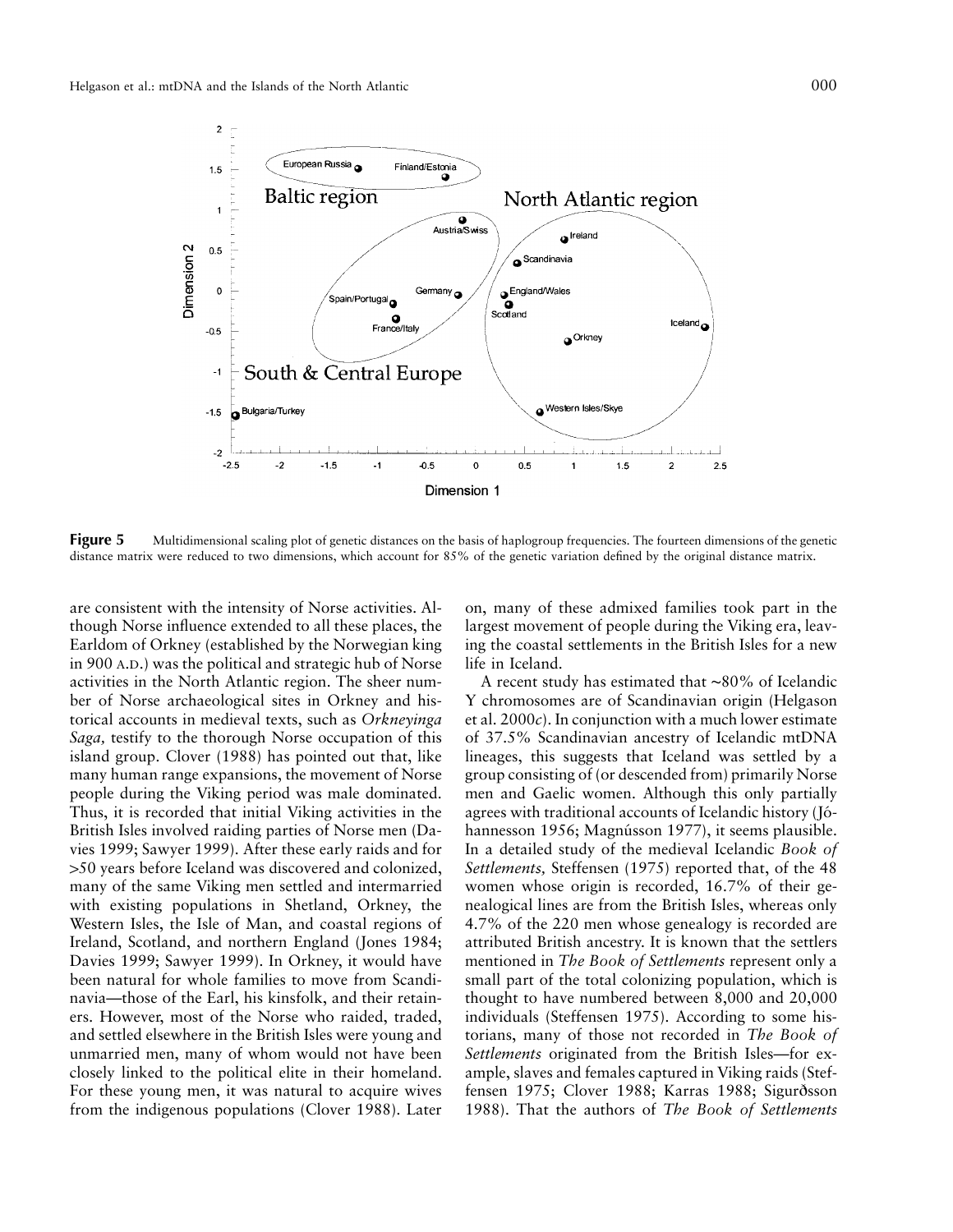#### **Table 3**

# **Haplogroup and Subcluster Frequencies for European Populations**

|                   | FREQUENCY FOR POPULATION<br>(%)        |                    |                                                            |                  |                        |                        |                        |                       |                            |                         |                                    |                                   |                   |                                                             |                      |
|-------------------|----------------------------------------|--------------------|------------------------------------------------------------|------------------|------------------------|------------------------|------------------------|-----------------------|----------------------------|-------------------------|------------------------------------|-----------------------------------|-------------------|-------------------------------------------------------------|----------------------|
| <b>HAPLOGROUP</b> | Austria/<br>Switzerland<br>$(N = 187)$ | European<br>Russia | Finland/<br>Estonia<br>$(N = 215)$ $(N = 202)$ $(N = 248)$ | France/<br>Italy | Germany<br>$(N = 527)$ | Iceland<br>$(N = 467)$ | Ireland<br>$(N = 128)$ | Orkney<br>$(N = 152)$ | Scandinavia<br>$(N = 645)$ | Scotland<br>$(N = 891)$ | Bulgaria/<br>Turkey<br>$(N = 102)$ | Spain/<br>Portugal<br>$(N = 352)$ | England/<br>Wales | Western<br>Isles/Isle<br>of Skye<br>$(N = 429)$ $(N = 246)$ | Saami<br>$(N = 176)$ |
| A                 | $\mathbf{0}$                           | $\mathbf{0}$       | $\mathbf{0}$                                               | $\mathbf{0}$     | $\mathbf{0}$           | $\mathbf{0}$           | $\mathbf{0}$           | $\mathbf{0}$          | .16                        | $\boldsymbol{0}$        | $\boldsymbol{0}$                   | .85                               | .23               | .41                                                         | $\mathbf{0}$         |
| B                 | $\mathbf{0}$                           | $\overline{0}$     | $\mathbf{0}$                                               | $\mathbf{0}$     | $\overline{0}$         | $\mathbf{0}$           | $\mathbf{0}$           | $\mathbf{0}$          | $\mathbf{0}$               | .11                     | $\overline{0}$                     | $\overline{0}$                    | $\mathbf{0}$      | $\mathbf{0}$                                                | $\overline{0}$       |
| $\mathsf{C}$      | $\mathbf{0}$                           | 1.86               | .50                                                        | .40              | .19                    | .43                    | $\Omega$               | $\mathbf{0}$          | $\Omega$                   | $\mathbf{0}$            | 1.96                               | 1.14                              | $\mathbf{0}$      | $\mathbf{0}$                                                | $\Omega$             |
| D                 | $\mathbf{0}$                           | 1.86               | $\mathbf{0}$                                               | .40              | .38                    | $\overline{0}$         | $\mathbf{0}$           | $\mathbf{0}$          | .16                        | $\mathbf{0}$            | 4.90                               | .28                               | $\mathbf{0}$      | $\mathbf{0}$                                                | 5.11                 |
| Н                 | 47.06                                  | 33.49              | 36.63                                                      | 45.16            | 38.33                  | 28.27                  | 41.41                  | 40.79                 | 39.69                      | 38.38                   | 31.37                              | 50.28                             | 40.79             | 27.24                                                       | 1.70                 |
| H1                | 3.74                                   | 5.58               | 2.97                                                       | 2.82             | 4.36                   | 8.35                   | 2.34                   | 6.58                  | 3.41                       | 3.03                    | 1.96                               | 2.56                              | 4.43              | 1.22                                                        | 1.14                 |
| H <sub>3</sub>    | .53                                    | $\Omega$           | $\Omega$                                                   | .40              | 1.14                   | .43                    | 1.56                   | $\Omega$              | .62                        | .56                     | $\overline{0}$                     | $\overline{0}$                    | .93               | 1.22                                                        | $\overline{0}$       |
| H4                | 1.60                                   | $\overline{0}$     | 1.49                                                       | 1.61             | 1.52                   | 9.64                   | 2.34                   | .66                   | 2.33                       | 1.23                    | 3.92                               | 3.41                              | 3.03              | 3.25                                                        | $\mathbf{0}$         |
| H <sub>5</sub>    | 1.07                                   | $\overline{0}$     | $\overline{0}$                                             | 2.82             | .76                    | .43                    | $\mathbf{0}$           | $\overline{0}$        | .62                        | .11                     | $\overline{0}$                     | 1.99                              | 1.63              | $\overline{0}$                                              | $\mathbf{0}$         |
| H <sub>8</sub>    | $\overline{0}$                         | 3.26               | 2.97                                                       | .81              | 2.85                   | .43                    | $\Omega$               | 2.63                  | 1.86                       | 2.36                    | .98                                | .28                               | 1.40              | 1.63                                                        | 2.84                 |
| $\mathbf I$       | 2.14                                   | 1.40               | 2.48                                                       | .81              | 2.28                   | 4.71                   | 2.34                   | 3.29                  | 1.86                       | 4.38                    | 1.96                               | .57                               | 3.03              | 6.50                                                        | $\overline{0}$       |
| J                 | 5.35                                   | 6.51               | 4.95                                                       | 2.42             | 6.83                   | 6.85                   | 11.72                  | 7.89                  | 6.82                       | 8.64                    | 5.88                               | 3.69                              | 10.72             | 10.57                                                       | $\mathbf{0}$         |
| $\mathbf{I}$      | 1.60                                   | $\overline{0}$     | .50                                                        | $\overline{0}$   | .76                    | $\overline{0}$         | $\overline{0}$         | $\mathbf{0}$          | .47                        | .56                     | 4.90                               | .28                               | .47               | 1.22                                                        | $\mathbf{0}$         |
| J1a               | 3.21                                   | $\mathbf{0}$       | .50                                                        | .40              | 1.33                   | .43                    | .78                    | $\mathbf{0}$          | 1.55                       | .45                     | $\overline{0}$                     | .57                               | 1.63              | $\mathbf{0}$                                                | $\Omega$             |
| 11 <sub>b</sub>   | $\mathbf{0}$                           | .47                | $\mathbf{0}$                                               | .40              | $\overline{0}$         | $\overline{0}$         | $\mathbf{0}$           | $\mathbf{0}$          | $\overline{0}$             | .11                     | .98                                | .57                               | $\mathbf{0}$      | $\mathbf{0}$                                                | $\mathbf{0}$         |
| 11b1              | $\overline{0}$                         | $\Omega$           | $\Omega$                                                   | .40              | .19                    | 5.57                   | .78                    | 1.97                  | 1.40                       | 3.48                    | $\overline{0}$                     | $\Omega$                          | 1.40              | 1.22                                                        | $\mathbf{0}$         |
| 12                | $\overline{0}$                         | .93                | .99                                                        | 2.42             | .19                    | 1.28                   | .78                    | $\mathbf{0}$          | $\mathbf{0}$               | 1.12                    | 2.94                               | .85                               | .23               | 1.63                                                        | $\mathbf{0}$         |
| K                 | 2.14                                   | 1.86               | 2.48                                                       | 4.44             | 5.69                   | 4.93                   | 5.47                   | 5.26                  | 4.03                       | 3.70                    | 4.90                               | 3.13                              | 5.13              | 8.54                                                        | $\theta$             |
| K1                | $\overline{0}$                         | $\mathbf{0}$       | $\mathbf{0}$                                               | $\mathbf{0}$     | .19                    | 2.36                   | .78                    | 1.32                  | .47                        | .79                     | 0                                  | $\overline{0}$                    | .23               | .81                                                         | $\mathbf{0}$         |
| K2                | 5.88                                   | .93                | $\mathbf{0}$                                               | 1.61             | .76                    | .43                    | .78                    | $\mathbf{0}$          | .16                        | 1.01                    | .98                                | 1.14                              | .47               | .41                                                         | $\mathbf{0}$         |
| K <sub>2</sub> a  | $\overline{0}$                         | $\Omega$           | $\Omega$                                                   | $\theta$         | $\Omega$               | $\Omega$               | .78                    | $\mathbf{0}$          | .31                        | .56                     | $\mathbf{0}$                       | $\Omega$                          | $\Omega$          | 1.22                                                        | $\mathbf{0}$         |
| K <sub>2</sub> b  | 1.07                                   | $\overline{0}$     | $\mathbf{0}$                                               | $\mathbf{0}$     | $\overline{0}$         | $\sigma$               | $\overline{0}$         | $\mathbf{0}$          | $\overline{0}$             | .56                     | $\overline{0}$                     | .28                               | .23               | 2.44                                                        | $\mathbf{0}$         |
| T                 | 4.81                                   | 4.65               | 5.45                                                       | 10.89            | 6.26                   | 2.14                   | 7.03                   | 2.63                  | 6.51                       | 7.63                    | 4.90                               | 4.55                              | 5.36              | 8.94                                                        | $\mathbf{0}$         |
| T <sub>1</sub>    | 1.07                                   | 3.72               | 1.49                                                       | 3.23             | 2.47                   | .43                    | 2.34                   | 3.29                  | 1.40                       | 2.24                    | 4.90                               | 1.14                              | 2.10              | 3.25                                                        | $\Omega$             |
| T <sub>2</sub>    | .53                                    | 1.86               | $\mathbf{0}$                                               | .40              | .19                    | 2.57                   | $\Omega$               | $\mathbf{0}$          | .93                        | .22                     | $\mathbf{0}$                       | .28                               | .23               | .41                                                         | $\Omega$             |
| T <sub>3</sub>    | $\mathbf{0}$                           | $\mathbf{0}$       | $\mathbf{0}$                                               | $\mathbf{0}$     | .19                    | 4.93                   | $\mathbf{0}$           | $\mathbf{0}$          | $\mathbf{0}$               | $\mathbf{0}$            | $\mathbf{0}$                       | $\mathbf{0}$                      | $\mathbf{0}$      | $\mathbf{0}$                                                | $\Omega$             |
| U                 | $\Omega$                               | $\mathbf{0}$       | $\Omega$                                                   | $\mathbf{0}$     | .19                    | .21                    | $\Omega$               | $\mathbf{0}$          | $\Omega$                   | $\overline{0}$          | $\Omega$                           | $\Omega$                          | $\mathbf{0}$      | $\Omega$                                                    | $\mathbf{0}$         |
| U1                | .53                                    | .47                | .50                                                        | 1.21             | .38                    | $\Omega$               | $\Omega$               | $\theta$              | .16                        | $\overline{0}$          | $\theta$                           | .28                               | $\Omega$          | 2.03                                                        | $\Omega$             |
| U <sub>2</sub>    | 1.07                                   | $\Omega$           | .99                                                        | .81              | .57                    | $\Omega$               | .78                    | $\theta$              | .16                        | .79                     | $\theta$                           | .28                               | .70               | .41                                                         | $\Omega$             |
| U3                | .53                                    | .47                | $\mathbf{0}$                                               | .81              | 1.14                   | $\overline{0}$         | $\mathbf{0}$           | $\Omega$              | .78                        | 1.23                    | 5.88                               | .57                               | .70               | 2.44                                                        | $\mathbf{0}$         |
| U4                | 3.74                                   | 8.37               | 3.47                                                       | 2.02             | 2.66                   | 2.14                   | 2.34                   | .66                   | 2.17                       | 2.47                    | 3.92                               | 1.99                              | 1.63              | .41                                                         | $\mathbf{0}$         |
| U <sub>5</sub>    | .53                                    | $\overline{0}$     | $\overline{0}$                                             | 1.21             | .19                    | .43                    | .78                    | 2.63                  | 1.71                       | 1.12                    | .98                                | .57                               | .93               | 2.44                                                        | $\Omega$             |
| U5a               | 5.88                                   | 7.91               | 6.44                                                       | 2.82             | 4.93                   | 5.57                   | 4.69                   | 5.92                  | 6.82                       | 5.05                    | $.98\,$                            | 4.55                              | 3.50              | 4.88                                                        | .57                  |
| U5a1              | .53                                    | .93                | 1.49                                                       | $\mathbf{0}$     | .19                    | $\overline{0}$         | $\mathbf{0}$           | 1.32                  | .47                        | $\mathbf{0}$            | $\mathbf{0}$                       | $\mathbf{0}$                      | .70               | $\mathbf{0}$                                                | .57                  |
| U5b               | .53                                    | 2.33               | 6.44                                                       | 1.21             | 3.80                   | 3.43                   | .78                    | 1.97                  | 1.71                       | 1.01                    | $\mathbf{0}$                       | .85                               | 1.40              | .81                                                         | 1.70                 |
| U5b1              | $\mathbf{0}$                           | 2.79               | 2.97                                                       | $\mathbf{0}$     | $\Omega$               | $\Omega$               | $\Omega$               | $\mathbf{0}$          | 2.33                       | $\mathbf{0}$            | $\mathbf{0}$                       | $\Omega$                          | $\mathbf{0}$      | $\mathbf{0}$                                                | 42.61                |
| U6                | $\mathbf{0}$                           | $\mathbf{0}$       | $\mathbf{0}$                                               | $\mathbf{0}$     | $\mathbf{0}$           | $\mathbf{0}$           | $\mathbf{0}$           | $\mathbf{0}$          | $\mathbf{0}$               | $\mathbf{0}$            | $\mathbf{0}$                       | 1.42                              | $\mathbf{0}$      | $\mathbf{0}$                                                | $\mathbf{0}$         |
| U7                | $\mathbf{0}$                           | $\mathbf{0}$       | $\mathbf{0}$                                               | $\mathbf{0}$     | $\overline{0}$         | $\mathbf{0}$           | $\mathbf{0}$           | $\overline{0}$        | $\mathbf{0}$               | .11                     | $\mathbf{0}$                       | $\mathbf{0}$                      | $\mathbf{0}$      | $\mathbf{0}$                                                | $\mathbf{0}$         |
| V                 | 2.67                                   | 4.19               | 6.44                                                       | 2.82             | 5.12                   | 1.71                   | 7.03                   | 1.32                  | 5.74                       | 4.26                    | $\mathbf{0}$                       | 5.97                              | 3.73              | 2.03                                                        | 39.77                |
| W                 | 1.60                                   | 2.33               | 5.45                                                       | .81              | 2.09                   | .21                    | 2.34                   | 1.97                  | 1.55                       | .90                     | 3.92                               | 1.99                              | 1.63              | .41                                                         | .57                  |
| X                 | .53                                    | $\mathbf{0}$       | 1.49                                                       | 2.02             | .76                    | 1.50                   | $\mathbf{0}$           | 7.24                  | .62                        | 1.68                    | 3.92                               | 1.70                              | .93               | 2.03                                                        | $\overline{0}$       |
| Ζ                 | $\overline{0}$                         | .47                | $\overline{0}$                                             | $\mathbf{0}$     | $\overline{0}$         | .21                    | $\mathbf{0}$           | $\mathbf{0}$          | .62                        | $\mathbf{0}$            | $\overline{0}$                     | $\mathbf{0}$                      | $\overline{0}$    | $\mathbf{0}$                                                | 3.41                 |
| Other             | $\mathbf{0}$                           | 1.40               | .99                                                        | 2.42             | 1.14                   | $\sigma$               | $\Omega$               | .66                   | .47                        | .11                     | 2.94                               | 1.99                              | .47               | $\mathbf{0}$                                                | $\mathbf{0}$         |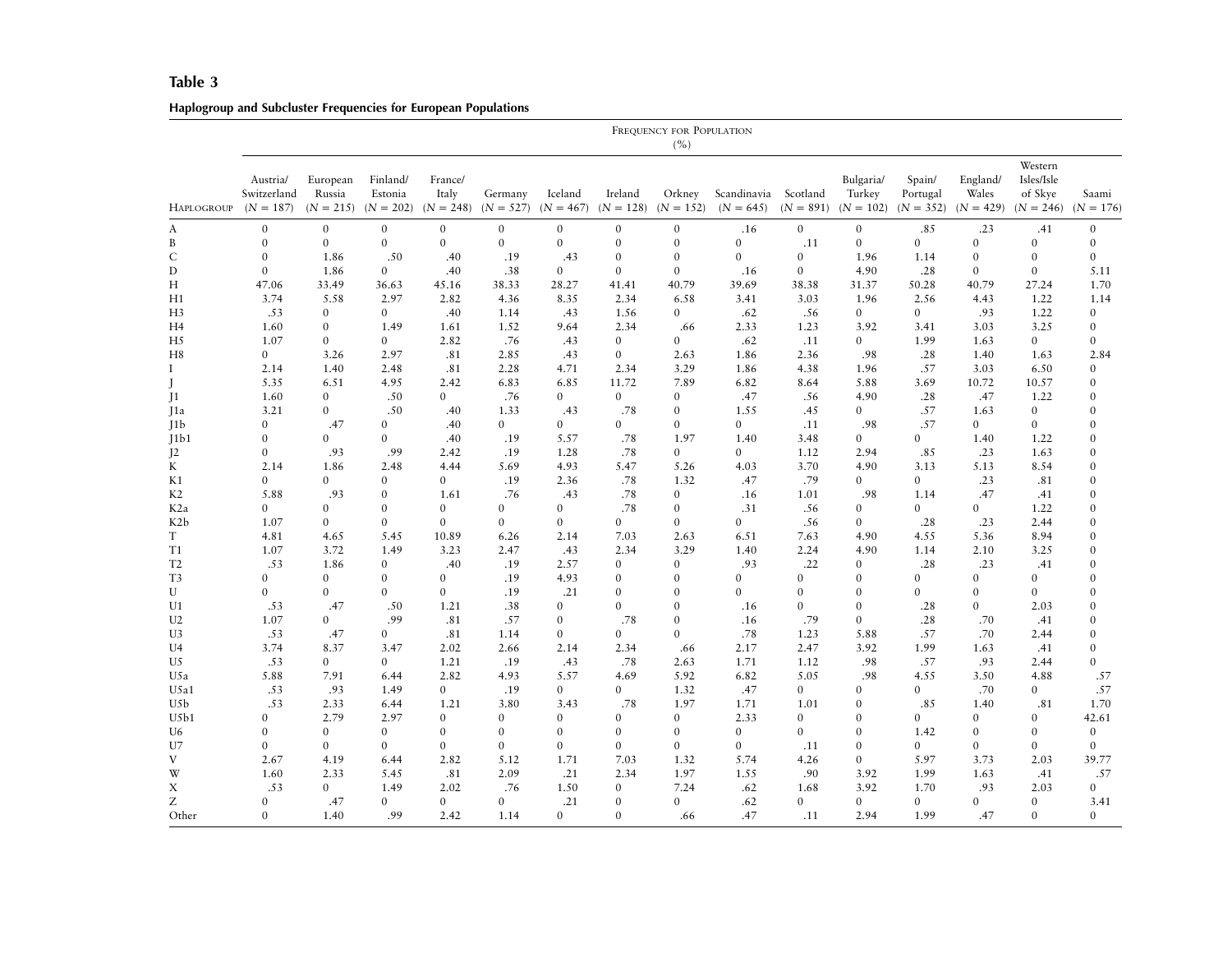Helgason et al.: mtDNA and the Islands of the North Atlantic 000

#### **Table 4**

**Scandinavian and Gaelic Mitochondrial Ancestry in the North Atlantic Islanders and the Coastal Population of Northwest Scotland**

|                   | $mo$ (95% CI) for Ancestry |                     |  |  |  |  |  |
|-------------------|----------------------------|---------------------|--|--|--|--|--|
| POPULATION        | Scandinavian               | Gaelic              |  |  |  |  |  |
| Iceland           | $.375(.215-.570)$          | $.625(.430 - .785)$ |  |  |  |  |  |
| Orkney            | $.355(.130 - .645)$        | $.645(.355-.870)$   |  |  |  |  |  |
| Western Isles     | $.115(.025-.355)$          | $.885(.645-.975)$   |  |  |  |  |  |
| Skye              | $.125(.025-.405)$          | $.875(.595-.975)$   |  |  |  |  |  |
| NW Scottish coast | $.135(.035-.355)$          | $.865(.645-.965)$   |  |  |  |  |  |

tended to be biased towards including genealogical links to high-ranking Norse ancestors is reflected in the following passage from the medieval text's introduction: "People often say that writing about the Settlements is irrelevant learning, but we think we can better meet the criticism of foreigners when they accuse us of being descended from slaves or scoundrels, if we know for certain the truth about our ancestry" (*The Book of Settlements* 1972, p. 6). According to the mitochondrial data, the truth seems to be that a sizeable portion of Icelandic lines of descent are traced back 1,100 years to females whose ancestry was firmly anchored in the British Isles.

In general, our findings indicate a good agreement between mtDNA variation and geography in Europe. In the case of the North Atlantic islands,  $\rho$  distances demonstrate that the most closely related mtDNA pools are geographic neighbors from the British Isles and Scandinavia. Genetic distances based on lineage-cluster frequencies demonstrate an even more marked and highly significant geographic structure of European mtDNA variation. These findings contrast with those of Simoni et al. (2000*a*), who detected only very limited geographic patterns in European mtDNA variation using spatial autocorrelation statistics (but see a different interpretation by Torroni et al. 2000). Although the methods are not strictly comparable, the very different conclusions reached by Simoni et al. (2000*a*) suggests the need for further examination of this problem. One potentially important difference between the two studies is that the average sample size in Simoni et al.'s (2000*a*) study was 73 (minimum 15 and maximum 249), whereas, in our analysis of genetic and geographic distances, the average sample size was 352 (minimum 128 and maximum 891). As shown in table 1, sampling saturation varies considerably among populations. Even for populations in which the sample size is  $>200$ , there are still likely to be many unsampled lineages, and our knowledge of lineage and lineage cluster frequencies is far from exact (see Pfeiffer et al. 1999; Helgason et al. 2000*a,* 2000*b,*). The combined effects of a high mu-

tation rate and large effective population size of females in some European populations suggests much larger sample sizes are required for a comprehensive evaluation of geographic patterns of mtDNA variation.

## **Acknowledgments**

We are indebted to the volunteers who allowed us to use their DNA for this study and to the Scottish Blood Service for their help. We thank Emilce Vega for help with the collection and analysis of samples. This research received support from The Wellcome Trust. A. H. was supported by an Overseas Research Scheme award from the Committee of Vice-Chancellors and Principals of Universities and Colleges in the United Kingdom, 1997–1999.

# **Electronic-Database Information**

Accession numbers and URLs for data in this article are as follows:

- GenBank, http://www.ncbi.nlm.nih.gov/Web/Genbank/index .html (for study results [accession numbers AY026032– AY026032])
- Mitochondrial DNA Concordance, http://shelob.bioanth .cam.ac.uk/mtDNA (for mtDNA HVS1 sequences)

# **References**

- Anderson S, Bankier AT, Barrell BG, Debruijn MHL, Coulson AR, Drouin J, Eperon IC, Nierlich DP, Roe BA, Sanger F, Schreier PH, Smith AJH, Staden R, Young IG (1981) Sequence and organization of the human mitochondrial genome. Nature 290:457–465
- Bandelt HJ, Forster P, Rohl A (1999) Median-joining networks for inferring intraspecific phylogenies. Mol Biol Evol 16: 37–48
- Bodmer JG, DeLuca M, Moses JH, Heyes JM, Marsh SGE (1996) HLA class I and II study in an Orcadian population. Hum Immunol 47:O265
- Boyce AJ, Holdsworth VML, Brothwell DR (1973) Demographic and genetic studies in the Orkney Islands. In: Roberts DF, Sunderland E (eds) Genetic variation in Britain. Taylor and Francis, London
- Berry RJ, Muir VML (1975) The natural history of man in Shetland. J Biosoc Sci 7:319–344
- Bertranpetit J, Sala J, Calafell F, Underhill PA, Moral P, Comas D (1995) Human mitochondrial-DNA variation and the origin of Basques. Ann Hum Genet 59:63–81
- Bjarnason Ó, Bjarnason V, Edwards JH, Friðriksson S, Magnússon M, Mourant AE, Tills D (1973) The blood groups of Icelanders. Ann Hum Genet 36:425–458
- Book of Settlements, The: Landnámabók (1972) Pálsson H, Edwards P (trans) University of Manitoba Press, Winnipeg
- Calafell F, Underhill P, Tolun A, Angelicheva D, Kalaydjieva L (1996) From Asia to Europe: mitochondrial DNA sequence variability in Bulgarians and Turks. Ann Hum Genet 60:35–49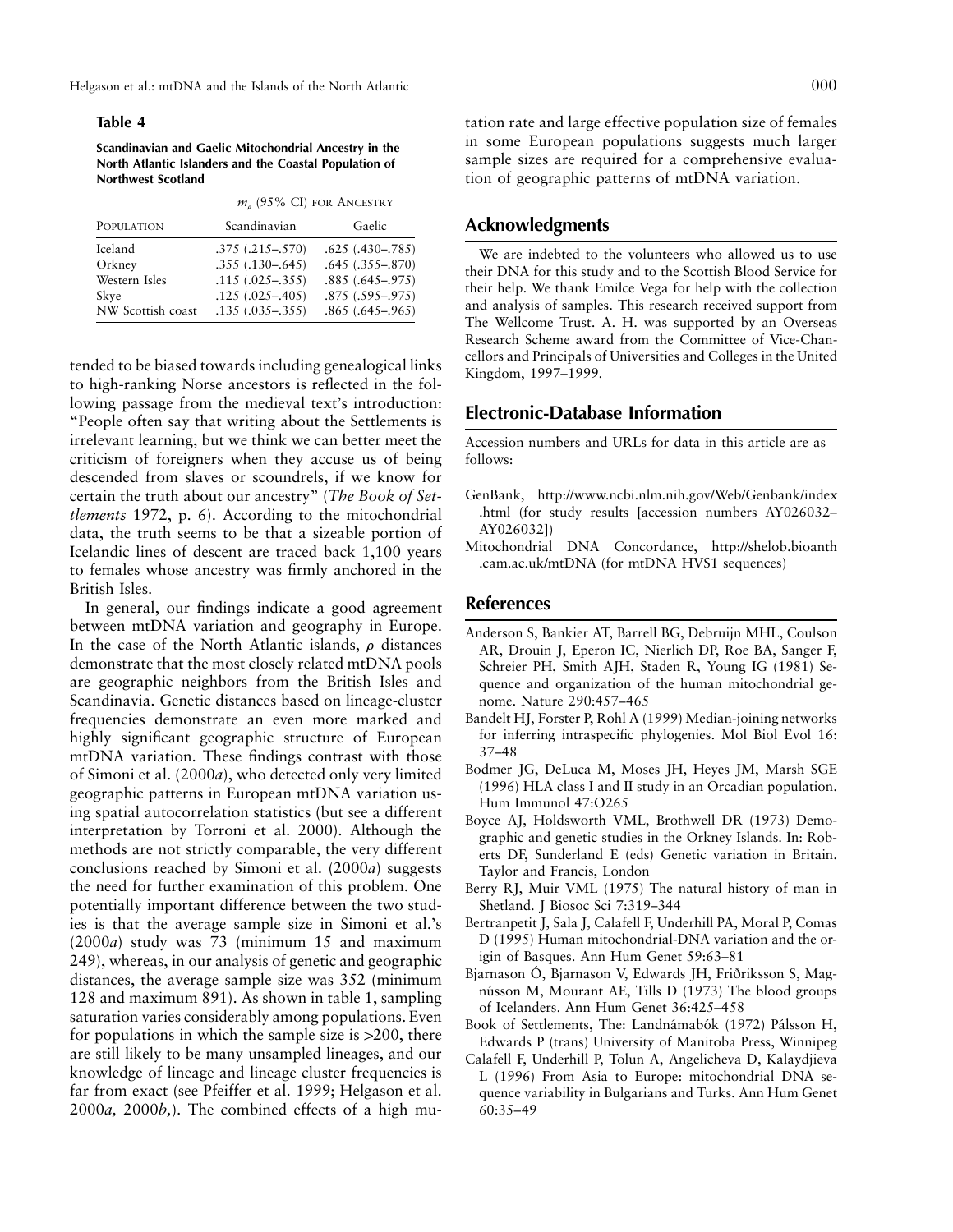- Cavalli-Sforza LL, Edwards AWF (1967) Phylogenetic analysis: models and estimation procedures. Am J Hum Genet 19:233–257
- Clegg EJ (1985) Blood group variation in the Isle of Lewis. Ann Hum Biol 12:345–361
- Clover CJ (1988) The politics of scarcity: notes on the sex ratio in early Scandinavia. Scand Stud 60:147–188
- Collins R (1991) Early medieval Europe 300–1000. Macmillan, Hampshire
- Comas D, Calafell F, Mateu E, Perez-Lezaun A, Bertranpetit J (1996) Geographic variation in human mitochondrial DNA control region sequence: the population history of Turkey and its relationship to the European populations. Mol Biol Evol 13:1067–1077
- Corráin DÓ (1999) Ireland, Wales, Man and the Hebrides. In: Sawyer P (ed) The Oxford illustrated history of the Vikings. Oxford University Press, Oxford, pp 83–109
- Corte-Real H, Macaulay VA, Richards MB, Hariti G, Issad MS, Cambon-Thomsen A, Papiha S, Bertranpetit J, Sykes BC (1996) Genetic diversity in the Iberian peninsula determined from mitochondrial sequence analysis. Ann Hum Genet 60:331–350
- Davies N (1999) The isles: a history. Macmillan, London
- Delghandi M, Utsi E, Krauss S (1998) Saami mitochondrial DNA reveals deep maternal lineage clusters. Hum Hered 48: 108–114
- Ewens WJ (1972) The sampling theory of selectively neutral alleles. Theor Popul Biol 3:87–112
- Excoffier L, Smouse PE, Quattro JM (1992) Analysis of molecular variance inferred from metric distances among DNA haplotypes: application to human mitochondrial DNA restriction data. Genetics 131:479–491
- Forster P, Harding R, Torroni A, Bandelt HJ (1996) Origin and evolution of Native American mtDNA variation: a reappraisal. Am J Hum Genet 59:935–945
- Francalacci P, Bertranpetit J, Calafell F, Underhill PA (1996) Sequence diversity of the control region of mitochondrial DNA in Tuscany and its implications for the peopling of Europe. Am J Phys Anthropol 100:443–460
- Graham-Campbell J, Batey CE (1998) Vikings in Scotland: an archaeological survey. Edinburgh University Press, Edinburgh
- Handt O, Meyer S, von Haeseler A (1998) Compilation of human mtDNA control region sequences. Nucleic Acids Res 26:126–129
- Handt O, Richards M, Trommsdorff M, Kilger C, Simanainen J, Georgiev O, Bauer K, Stone A, Hedges R, Schaffner W, Utermann G, Sykes B, Paabo S (1994) Molecular genetic analyses of the Tyrolean Ice Man. Science 264:1775–1778
- Helgason A, Sigurðardóttir S, Gulcher J, Stefánsson K, Ward R (2000*a*) Sampling saturation and the European mtDNA pool: implications for detecting genetic relationships among populations. In: Renfrew C, Boyle K (eds) Archaeogenetics: DNA and the population prehistory of Europe. Oxbow Books, Oxford
- Helgason A, Sigurðardóttir S, Gulcher JR, Ward R, Stefánsson K (2000*b*) mtDNA and the origin of the Icelanders: deciphering signals of recent population history. Am J Hum Genet 66:999–1016
- Helgason A, Sigurðardóttir S, Nicholson J, Sykes B, Hill E,

Bradley DG, Bosnes V, Gulcher JR, Ward R, Stefánsson K (2000*c*) Estimating Scandinavian and Gaelic ancestry in the male settlers of Iceland. Am J Hum Genet 67:697–717

- Hofmann S, Jaksch M, Bezold R, Mertens S, Aholt S, Paprotta A, Gerbitz KD (1997) Population genetics and disease susceptibility: characterization of central European haplogroups by mtDNA gene mutations, correlation with D loop variants and association with disease. Hum Mol Genet 6: 1835–1846
- Ingman M, Kaessmann H, Pääbo S, Gyllensten U (2000) Mitochondrial genome variation and the origin of modern humans. Nature 408:708–713
- Jóhannesson J (1956) Islendinga saga. Almenna Bókafélagið, Reykjavík
- Jones G (1984) A history of the Vikings. 2d ed. Oxford University Press, Oxford
- Karras RM (1988) Slavery and society in medieval Scandinavia. Yale University Press, New Haven
- Keynes S (1999) The Vikings in England, c. 790–1016. In: Sawyer P (ed) The Oxford illustrated history of the Vikings. Oxford University Press, Oxford, pp 48–82
- Kittles RA, Bergen AW, Urbanek M, Virkkunen M, Linnoila M, Goldman D, Long JC (1999) Autosomal, mitochondrial, and Y chromosome DNA variation in Finland: evidence for a male-specific bottleneck. Am J Phys Anthropol 108: 381–399
- Lutz S, Weisser HJ, Heizmann J, Pollak S (1999) Erratum. Int J Legal Med 112:145–150
- Macaulay V, Richards M, Hickey E, Vega E, Cruciani F, Guida V, Scozzari R, BonneTamir B, Sykes B, Torroni A (1999) The emerging tree of west Eurasian mtDNAs: a synthesis of control-region sequences and RFLPs. Am J Hum Genet 64: 232–249
- Magnússon SA (1977) Northern Sphinx. McGill University Press, Montreal
- Miller KWP (1996) Molecular genetic analysis of human populations in Orkney and the North Atlantic region. Doctoral thesis, Magdalene College, University of Cambridge, Cambridge, United Kingdom
- Opdal SH, Rognum TO, Vege A, Stave AK, Dupuy BM, Egeland T (1998) Increased number of substitutions in the Dloop of mitochondrial DNA in the sudden infant death syndrome. Acta Paediatr 87:1039–1044
- Orekhov V, Poltoraus A, Zhivotovsky LA, Spitsyn V, Ivanov P, Yankovsky N (1999) Mitochondrial DNA sequence diversity in Russians. Febs Lett 445:197–201
- Parson W, Parsons TJ, Scheithauer R, Holland MM (1998) Population data for 101 Austrian Caucasian mitochondrial DNA d-loop sequences: application of mtDNA sequence analysis to a forensic case. Int J Legal Med 111:124–132
- Pfeiffer H, Brinkmann B, Huhne J, Rolf B, Morris AA, Steighner R, Holland MM, Forster P (1999) Expanding the forensic German mitochondrial DNA control region database: genetic diversity as a function of sample size and microgeography. Int J Legal Med 112:291–298
- Piercy R, Sullivan KM, Benson N, Gill P (1993) The application of mitochondrial-DNA typing to the study of white Caucasian genetic identification. Int J Legal Med 106:85–90
- Pinto F, Gonzalez AM, Hernandez M, Larruga JM, Cabrera VM (1996) Genetic relationship between the Canary Is-